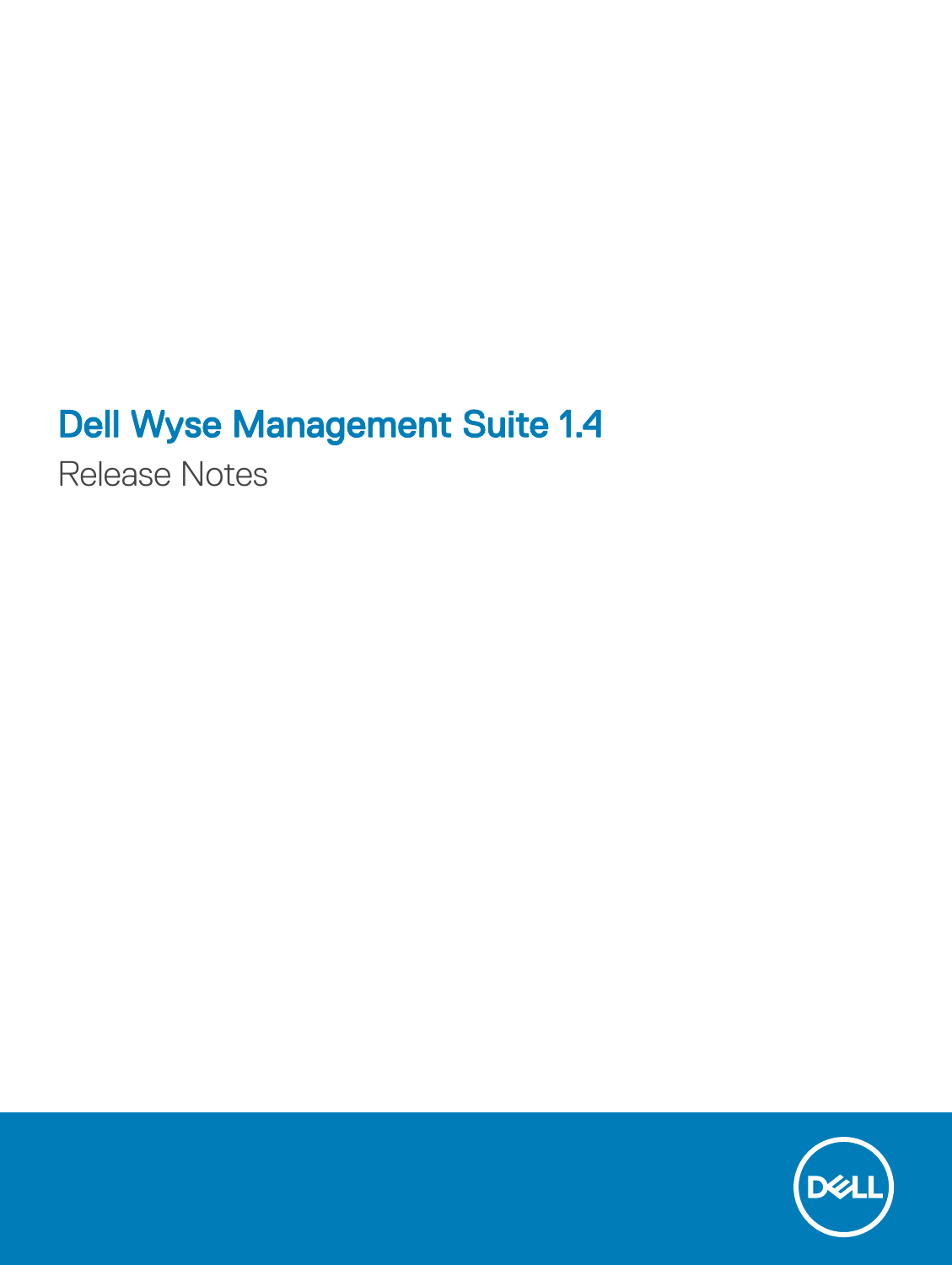#### Notes, cautions, and warnings

- NOTE: A NOTE indicates important information that helps you make better use of your product.
- △ CAUTION: A CAUTION indicates either potential damage to hardware or loss of data and tells you how to avoid the problem.
- **A WARNING: A WARNING indicates a potential for property damage, personal injury, or death.**

© 2019 Dell Inc. or its subsidiaries. All rights reserved. Dell, EMC, and other trademarks are trademarks of Dell Inc. or its subsidiaries. Other trademarks may be trademarks of their respective owners.

2019 - 08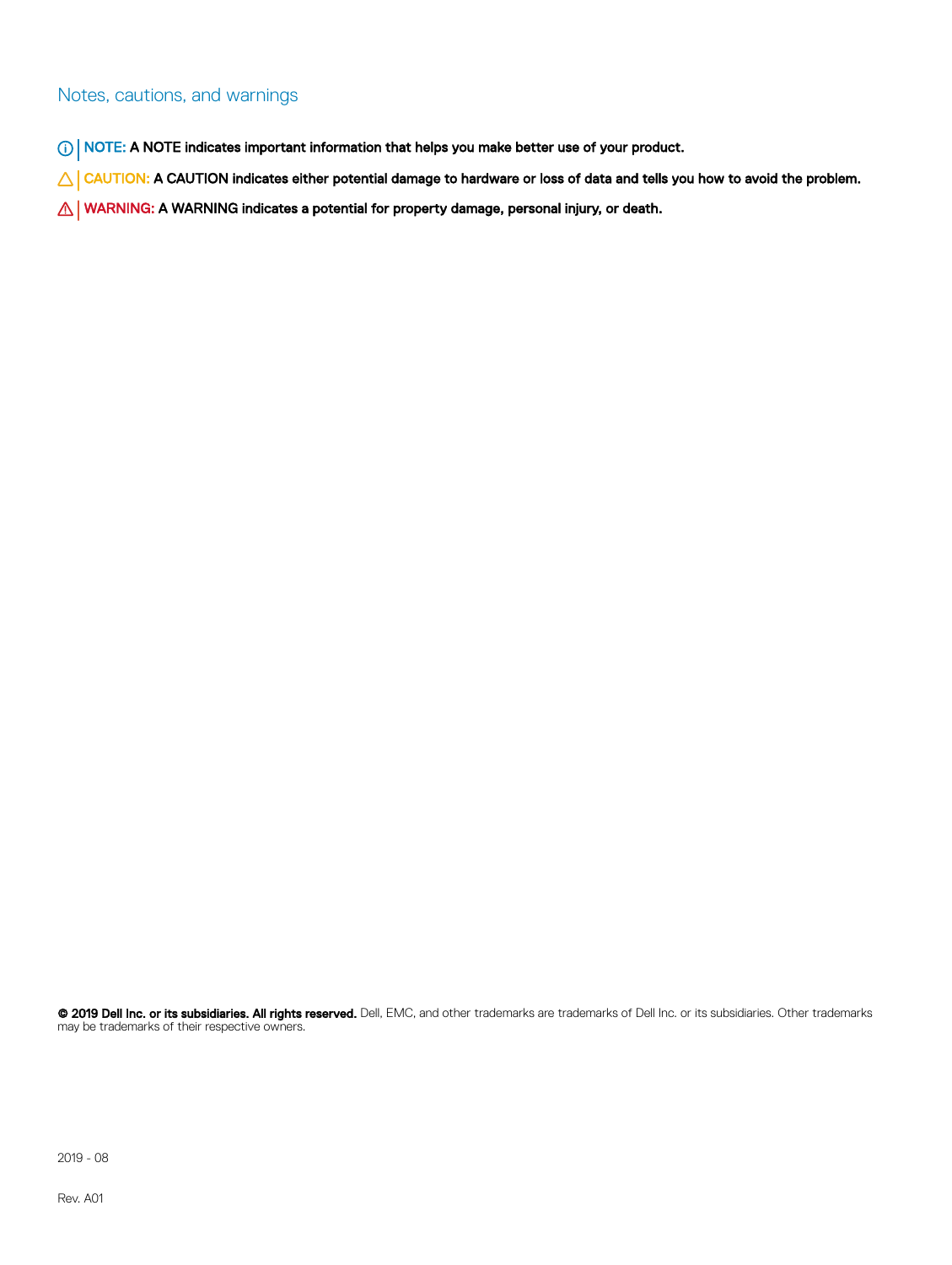# **Contents**

| Support upgrade from ThinLinux 1.x to 2.1 on Wyse 3040 thin client and Wyse 5070 thin client 11 |  |
|-------------------------------------------------------------------------------------------------|--|
|                                                                                                 |  |
|                                                                                                 |  |
|                                                                                                 |  |
|                                                                                                 |  |
|                                                                                                 |  |
|                                                                                                 |  |
|                                                                                                 |  |
|                                                                                                 |  |
|                                                                                                 |  |
|                                                                                                 |  |
|                                                                                                 |  |
|                                                                                                 |  |
|                                                                                                 |  |
|                                                                                                 |  |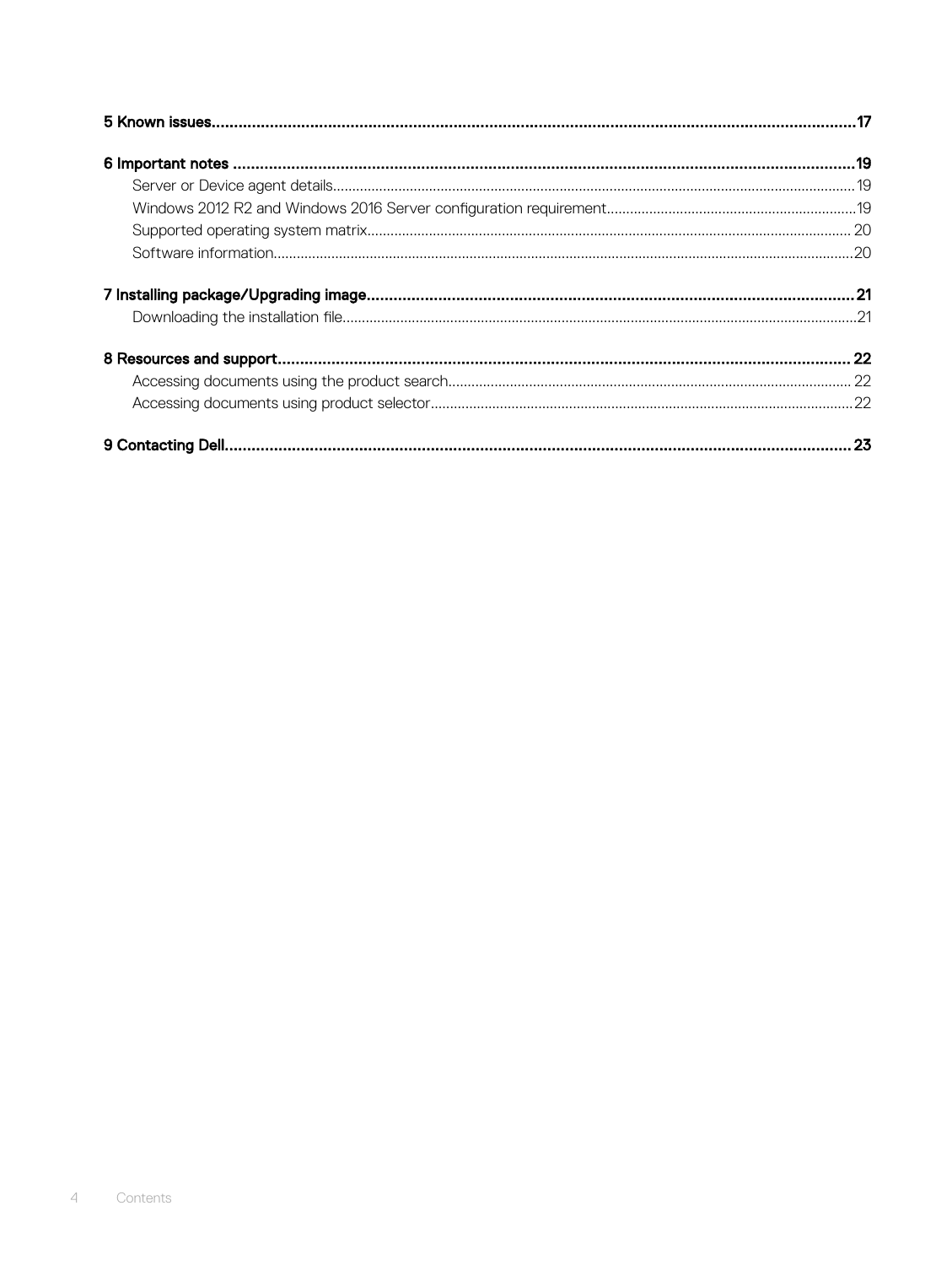<span id="page-4-0"></span>Wyse Management Suite is the next generation thin client management software that enables organization to deploy, group, and manage devices. Wyse Management Suite can be installed On- premise in your organization's private cloud or you can take advantage of Wyse Management Suite available as Software as a Service (SaaS) for automatic maintenance of software without any management software to install.

Wyse Management Suite uses industry standard architecture and components to efficiently manage your network devices. Wyse Management Suite is a web-based application where you can access the console using supported browser from anywhere and can also perform all the operations from the web UI. The Wyse Management Suite architecture is designed to manage the end-point devices in an efficient, reliable, and secure manner. Wyse Management Suite is available in Standard and Pro edition. Wyse Management Suite Standard is free edition of management software that can be deployed in organization's private cloud and supports up to 10,000 devices. Wyse Management Suite Pro is paid Enterprise grade management software solution that is available on private and public cloud (SaaS).

### Version

1.4

## Release date

August 2019

To download this version of the product, see [Downloading the image.](#page-20-0)

## Priority and recommendations

Recommended: Dell recommends applying this update during your next scheduled update cycle. The update contains feature enhancements or changes that will help keep your system software current and compatible with other system modules (firmware, BIOS, drivers and software).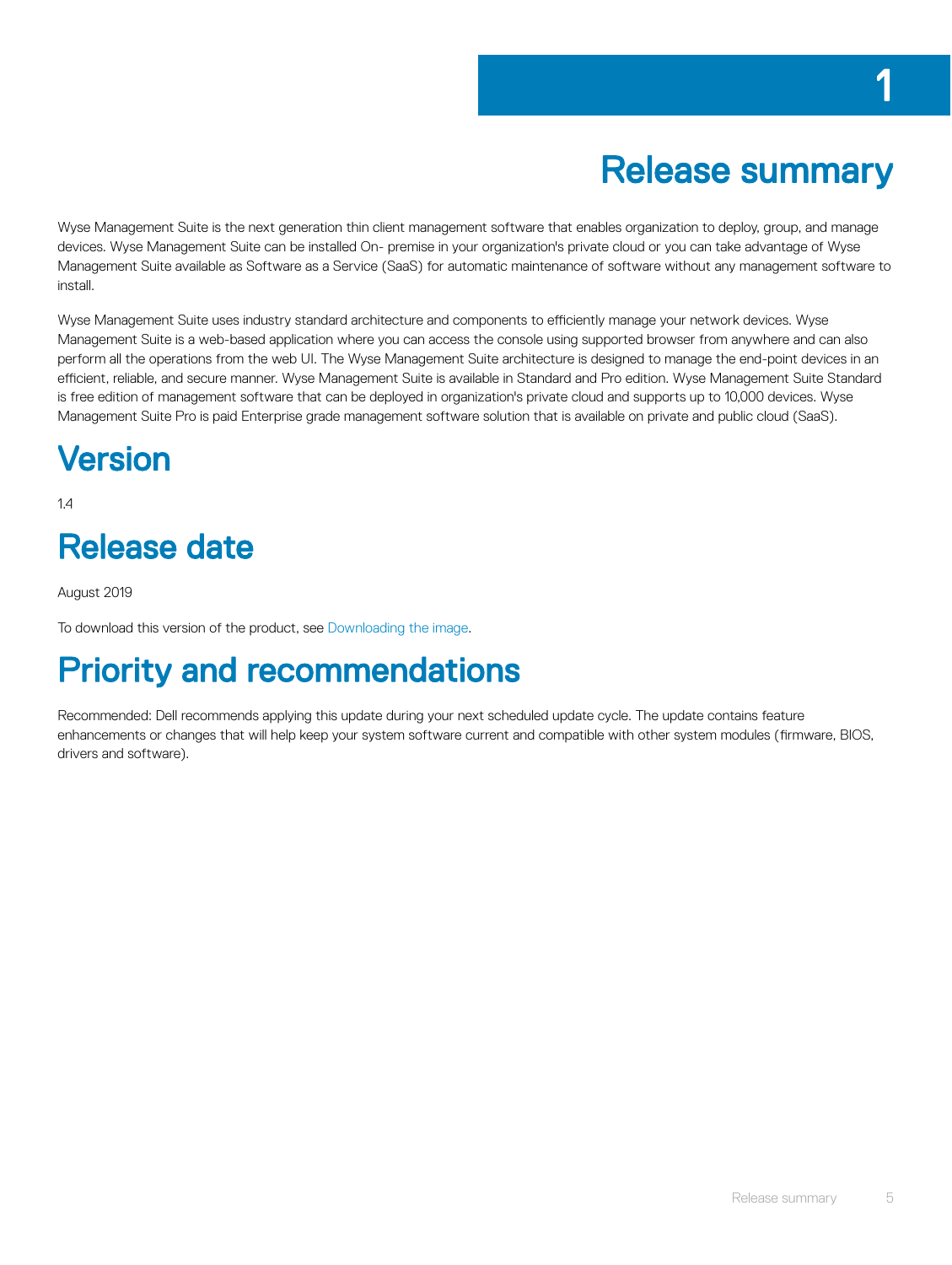

## <span id="page-5-0"></span>Supported thin clients on Wyse Management Suite

| <b>Thin Clients</b> | <b>Device Type</b>             | <b>Operating System, Wyse Device Agent versions</b> |
|---------------------|--------------------------------|-----------------------------------------------------|
| Linux               | Wyse 5010 thin client          | Operating System 11.3.106                           |
|                     | Wyse 7010 thin client          | Wyse Device Agent 2.0.13-00.1                       |
|                     | Wyse 5020 thin client          | Platform Utility 1.0.4-0.1                          |
|                     | Wyse 7020 thin client          |                                                     |
| ThinLinux 1.0       | Wyse 5020 thin client          | Operating System 1.0.7                              |
|                     | Wyse 5060 thin client          | Wyse Device Agent 2.4.3-00.01                       |
|                     | Wyse 7020 thin client          |                                                     |
|                     | Wyse 3030 LT                   |                                                     |
|                     | Wyse 3040 thin client          | Operating System 1.0.7.1                            |
|                     |                                | Wyse Device Agent 2.4.3-00.01                       |
| ThinLinux 2.0       | Wyse 3040 thin client          | Operating System 2.2.0.00                           |
|                     | Wyse 5070 thin client          | Wyse Device Agent 3.4.6-05                          |
|                     | Wyse 5070 Extended thin client |                                                     |
| ThinLinux 2.2.1     | Wyse 5470 thin client          | 2.2.1.00                                            |
|                     |                                | Wyse Device Agent 3.4.6-06                          |
| Windows Embedded    | Wyse 5010 thin client          | Operating System 7064                               |
| Standard 7 (WES7)   | Wyse 7010 thin client          | Wyse Device Agent 14.4.0.135                        |
|                     | Wyse 5020 thin client          |                                                     |
|                     | Wyse 7020 thin client          |                                                     |
|                     | Wyse 3030 thin client          | Operating System 7077                               |
|                     |                                | Wyse Device Agent 14.4.0.135                        |
|                     | Wyse 7010 Extended thin client | Operating System 7064                               |
|                     |                                | Wyse Device Agent 14.4.0.135                        |
| Windows Embedded    | Wyse 5010 thin client          | Operating System 896                                |
| Standard 7P (WES7P) | Wyse 7010 thin client          | Wyse Device Agent 14.4.0.135                        |
|                     | Wyse 5020 thin client          | Operating System 7091                               |

#### Table 1. Supported thin clients on Wyse Management Suite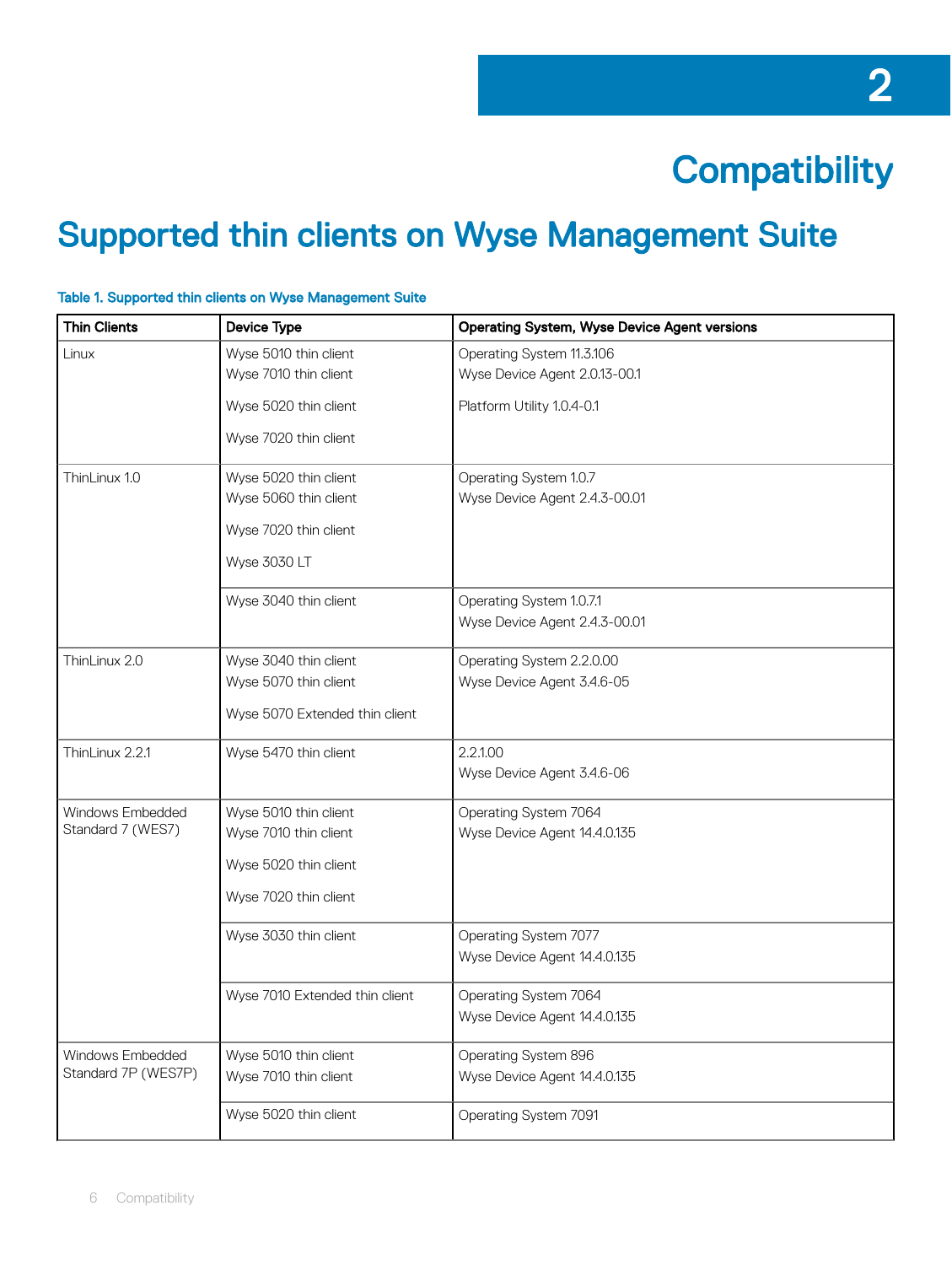| <b>Thin Clients</b> | <b>Device Type</b>                | <b>Operating System, Wyse Device Agent versions</b> |
|---------------------|-----------------------------------|-----------------------------------------------------|
|                     | Wyse 7020 thin client             | Wyse Device Agent 14.4.0.135                        |
|                     | Wyse 7010 Extended thin client    | Operating System 896                                |
|                     |                                   | Wyse Device Agent 14.4.0.135                        |
|                     | Wyse 7040 thin client             | Operating System 7091                               |
|                     |                                   | Wyse Device Agent 14.4.0.135                        |
|                     | Latitude 3460 mobile thin client  | Operating System 7065                               |
|                     | Latitude E7270 mobile thin client | Wyse Device Agent 14.4.0.135                        |
|                     | Wyse 5060 thin client             | Operating System 7091                               |
|                     |                                   | Wyse Device Agent 14.4.0.135                        |
| Windows 10 IoT      | Wyse 5020 thin client             | Operating System 0A79                               |
| Enterprise          | Wyse 7020 thin client             | Wyse Device Agent 14.4.0.135                        |
|                     | Wyse 7040 thin client             |                                                     |
|                     | Wyse 5070 thin client             | Operating System 10.03.06.10.18.00                  |
|                     | Wyse 5070 Extended thin client    | Wyse Device Agent 14.4.0.135                        |
|                     | Wyse 5470 thin client             |                                                     |
|                     | Wyse 5470 All-in-One thin client  |                                                     |
|                     | Wyse 5060 thin client             | Operating System 0A71                               |
|                     |                                   | Wyse Device Agent 14.4.0.135                        |
|                     | Latitude 5280 mobile thin client  | Operating System 0A73                               |
|                     |                                   | Wyse Device Agent 14.4.0.135                        |
|                     | Latitude 3480 mobile thin client  | Operating System 0A72                               |
|                     |                                   | Wyse Device Agent 14.4.0.135                        |
|                     | Wyse 5470 thin client             | Operating system 10.03.08.06.19.00                  |
|                     |                                   | Wyse Device Agent 14.4.1.5                          |
|                     | Wyse 5470 All-in-One thin client  | Operating system 10.03.07.06.19.00                  |
|                     |                                   | Wyse Device Agent 14.3.0.66                         |
| Windows Embedded    | Wyse 5010 thin client             | Operating System 930                                |
| Standard 8          | Wyse 7010 thin client             | Wyse Device Agent 14.4.0.135                        |
|                     | Wyse 5020 thin client             |                                                     |
|                     | Wyse 7020 thin client             |                                                     |
| Wyse ThinOS         | Wyse 5040 AIO                     | Firmware 8.5                                        |
|                     | Wyse 3010 thin client             |                                                     |
|                     | Wyse 3020 thin client             |                                                     |
|                     |                                   |                                                     |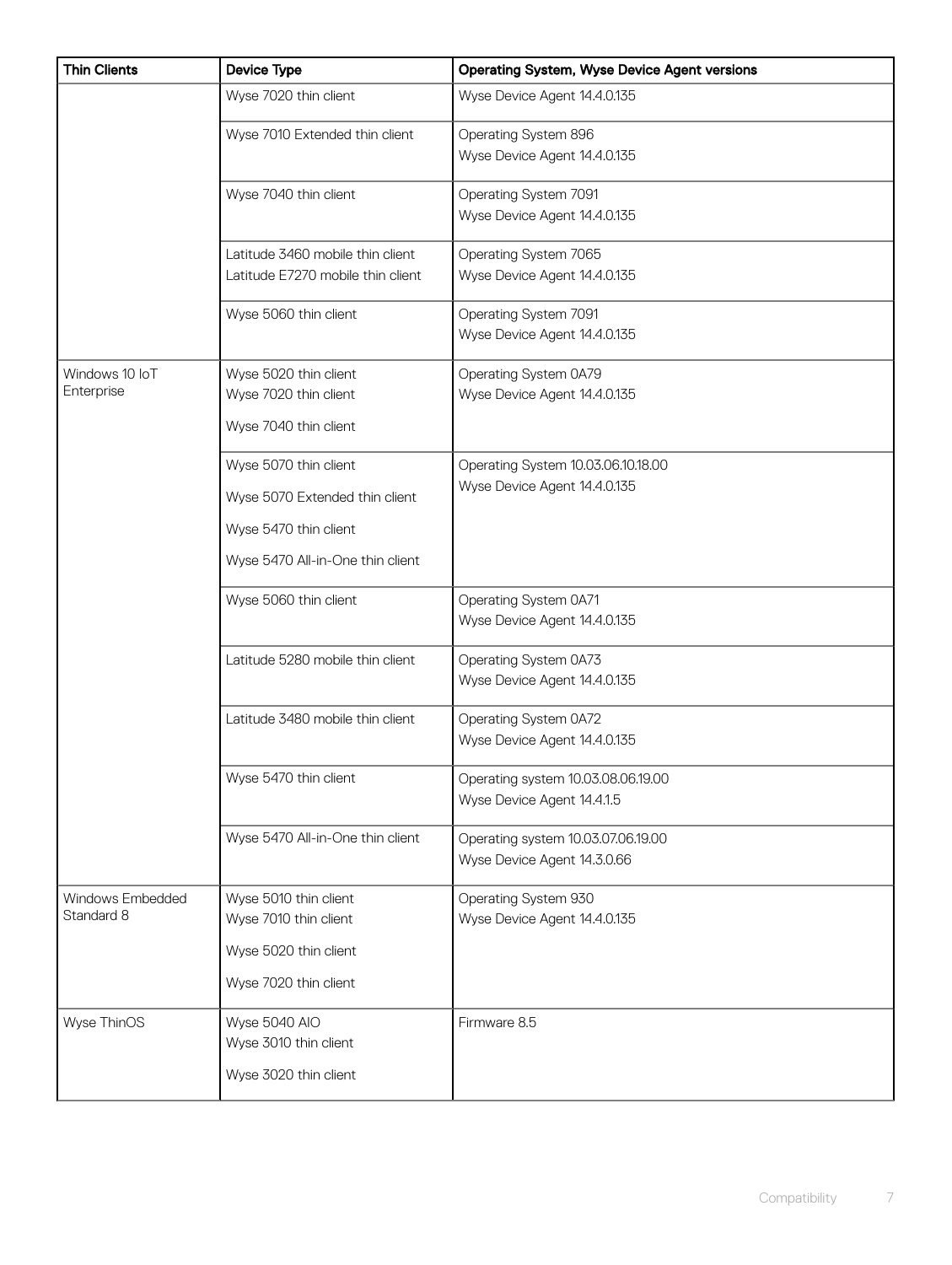<span id="page-7-0"></span>

| <b>Thin Clients</b> | <b>Device Type</b>                       | <b>Operating System, Wyse Device Agent versions</b> |
|---------------------|------------------------------------------|-----------------------------------------------------|
|                     | Wyse 5010 thin client (ThinOS,<br>PCOIP) |                                                     |
|                     | Wyse 7010 thin client                    |                                                     |
|                     | Wyse 3030 LT thin client                 |                                                     |
|                     | Wyse 5060 thin client                    |                                                     |
|                     | Wyse 3040 Thin Client                    |                                                     |
|                     | Wyse 5070 thin client                    | Firmware 8.6_185                                    |
|                     | Wyse 5070 Extended thin client           |                                                     |
|                     | Wyse 5470 thin client                    |                                                     |
|                     | Wyse 5470 All-in-One thin client         |                                                     |
| Teradici            | Wyse 5030 thin client,                   | Firmware 5.x (5.5.1, 5.4, 5.3)                      |
|                     | Wyse 7030 thin client                    | 6x(6.0, 6.1.1)                                      |
|                     | Wyse 5050 thin client                    |                                                     |

# Previous version of Wyse Management Suite

1.3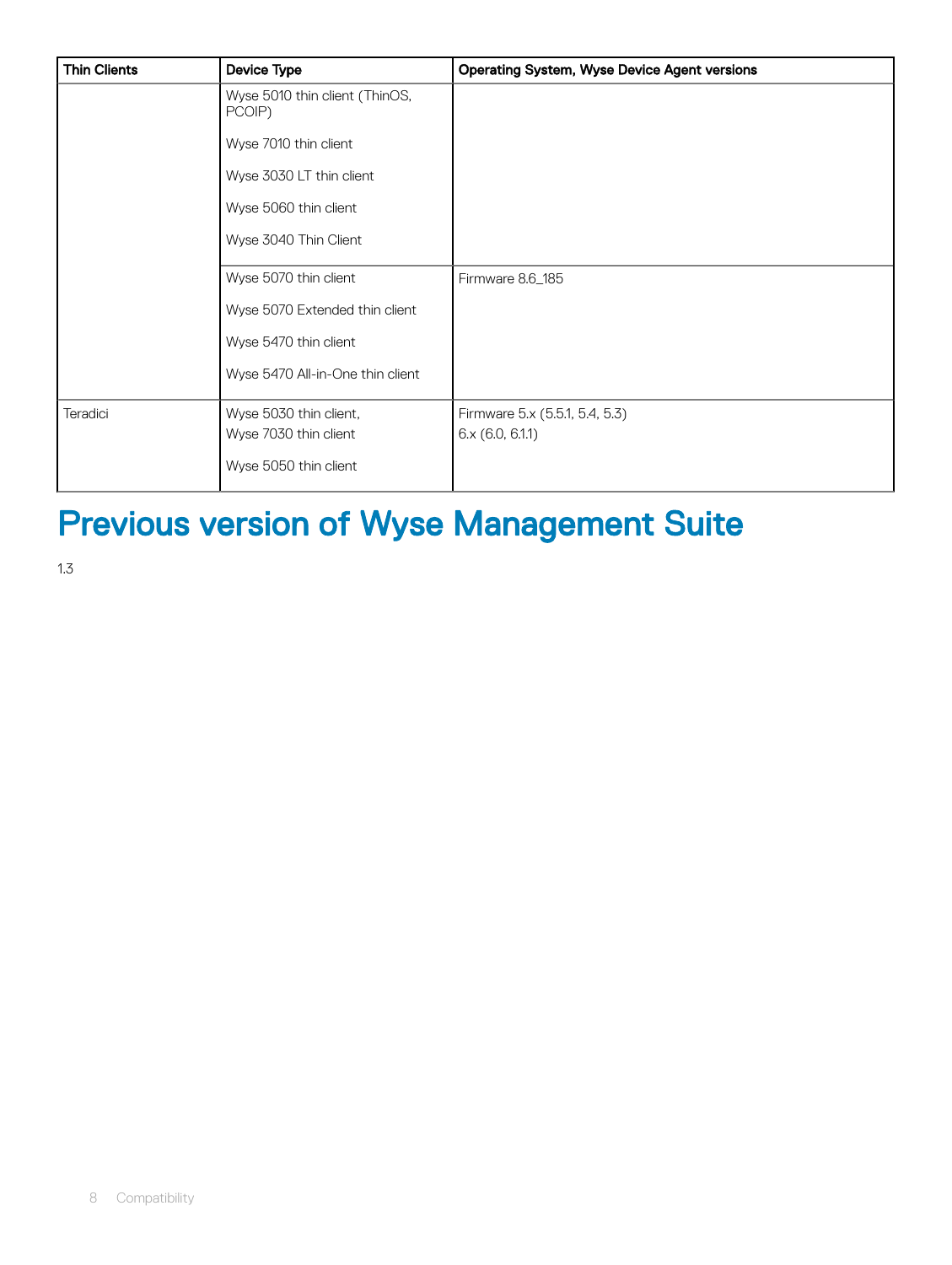## New and enhanced features

## <span id="page-8-0"></span>Wyse Management Suite components Update

- Updated to Open JDK 11
- Tomcat is upgraded to 9.0.13
- Teradici EMSDK upgraded to 1.0.3

## Public cloud storage of ThinOS packages

All released versions of ThinOS packages are uploaded into Cloud Wyse Management Suite repository using a new interface.

### Unified workflow for ThinOS firmware and package

- You can publish ThinOS packages configuration without any dependency on firmware or platform.
- Multiple applications can be pushed via single configurations.
- Available in both public and private cloud.
- This feature is supported on pro licenses only.

#### $\circ$  NOTE: ThinOS version 8.6\_017 is required to support this feature.

If the application fails to install, the device tries to install again in the next reboot.

## Upload package UI from App and Data

- ThinOS packages can be uploaded from Wyse Management Suite UI (Apps and data > OS image repository > ThinOS).
- Available in both public and private cloud.

## Teradici EMSDK upgrade

Teradici EMSDK is updated to version 1.3 to support Open JDK 11

### Export or import policy configuration

- Exports group configurations from console to a file.
- Imports configurations to a console.
- All operating system export or import are supported at individual group level.
- Configurations can be exported from one server and can be imported in to another server.
- Export or import are version independent.
- (i) NOTE: The configurations with resource file cannot be imported.

### Preserve device exception

- Wyse Management Suite preserves the device exception when device moves within groups.
- Configurations that are created at the device level are not removed when changing the groups.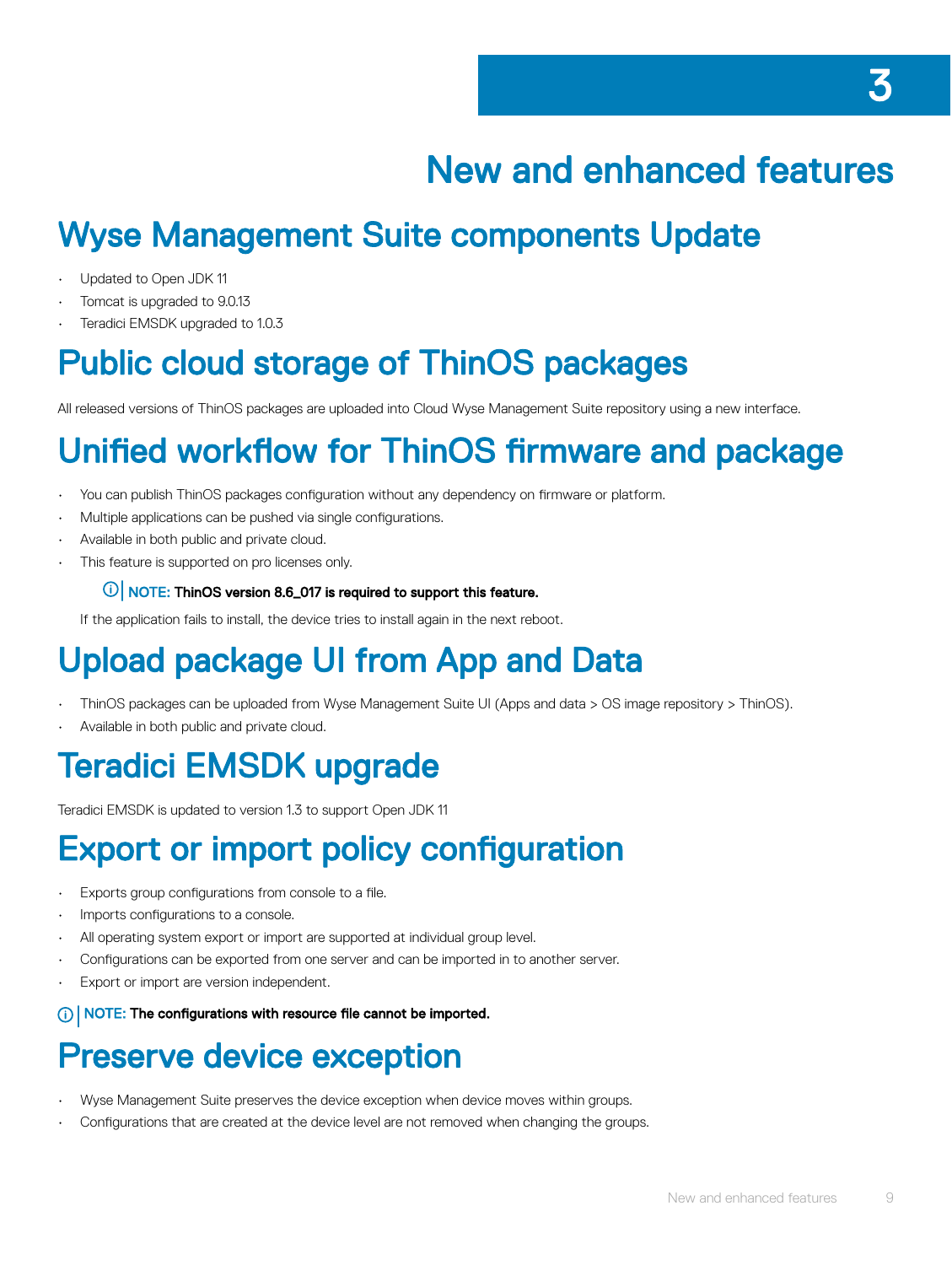<span id="page-9-0"></span>• Applicable to all device types.

### Option to publish host files

- ThinOS host file can be uploaded and pushed through configuration.
	- $\circ$  NOTE: ThinOS version 8.6+ is needed to support this feature.

## Multi monitor support (ThinOS)

- Multi monitor configuration is enabled.
- Enable multiple monitor option enables the Multi Monitors configuration grid to define settings for each monitor.

#### $\circ$  NOTE: ThinOS version 8.6+ is needed to support this feature.

#### Dynamic assignment of application policy to a repository

- Ability to assign an application policy to a repository belonging a to specific subnet or assign application policy to dynamically select the repository as per the subnet assignment in the associated group.
- This feature is applicable only for pro license.
- This feature supports both public and private cloud.
- Device downloads applications from the file repository which is in the same or nearest subnet.
- Allows tenant administrator the possibility of activating replication of file repositories content.
- If one repository is offline, the policy is pushed from the next nearest repository.

#### $\circledR$  NOTE:

- File download fails from remote repository to local repository as there is no UI option to import the remote repository selfsigned certificate to Wyse Management Suite Server.
- Checking Replicate existing files ensures that all files that have been added to any of your file repositories before the activation of **Automatic Replication** also gets replicated. Otherwise, only new added files gets replicated.

### Wyse Management Suite console time-out

- Wyse Management Suite console time-out is configurable.
- All global administrators only can update the console time-out.

### Apply on check-in option enabled on standard

Applying the application policy while device check-in is enabled for standard license.

### Shutdown command

- Wyse Management Suite is enhanced to provide an option to shut down thin client.
- It is applicable to WES/Wyse software Thinclient/ThinLinux/ThinOS devices.
- **Shutdown Now and Schedule Device command are supported.**

 $\bigcirc$  NOTE: Shutdown feature is not supported for Legacy SUSE Linux Thin Clients.

## Wyse Easy Set up 2.0

- App State Aware feature is required only for RDP
- CIR98247(Requirement is to add a checkbox in Start Menu for Enable Help)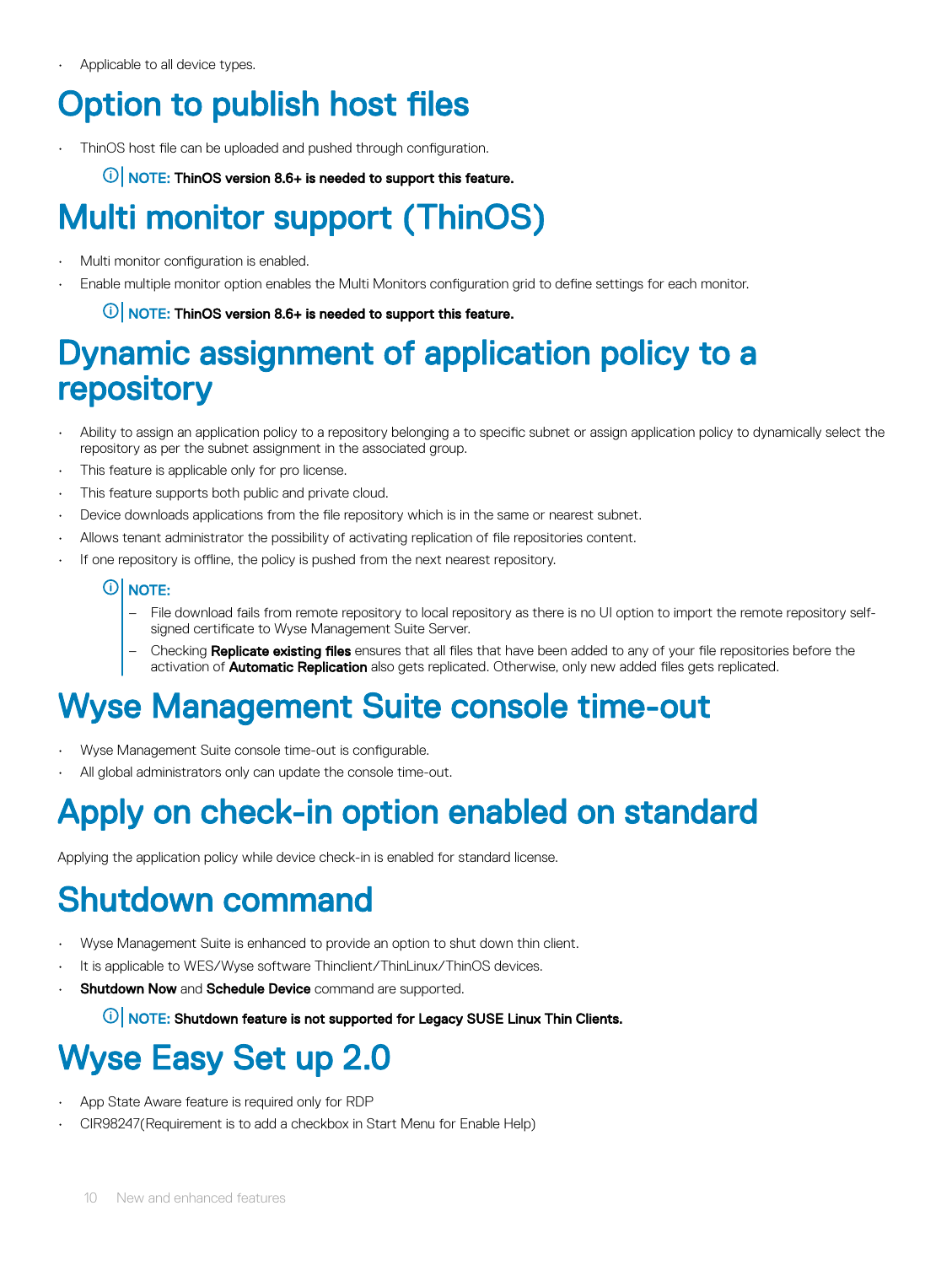- <span id="page-10-0"></span>User settings persistence/kiosk personalization
- Single sign-on

## Overlay Optimizer 1.0

The script is bundled to enable or disable the overlay optimizer in Wyse Management Suite installer.

## Dell Secure Client 1.0

• Dell Secure Client scripts to enable or disable are prebundled with Wyse Management Suite installer.

#### Support upgrade from ThinLinux 1.x to 2.1 on Wyse 3040 thin client and Wyse 5070 thin client

Pull and Push OS+Recovery using Merlin Advance and Default Pull options are available.

## ThinLinux lockdown settings

The following options are added under the security settings in ThinLinux:

- Disable or enable USB ports
- USB devices lockdown
- USB Control based on USB Device Class

(i) NOTE: This feature is valid only for ThinLinux 2.1 and later.

### Per application install timeout

- This feature provides an option to configure per application timeout for standard policy and Advance policy.
- Default value for logout is 60 minutes. Minimum and maximum values are between 5 minutes and 360 minutes respectively.
- Device receives application policy and time out if application installation takes more than configured installation timeout value.

#### Option to sort the device based on the write filter status

You can use the Write Filter column to sort the devices based on the Write Filter status.

### Application filter based on operating system

- Applications are mapped to the operating system type while creating any application policy. Applications related to the defined operating system type only are listed while configuring any applications policy.
- Tenant administrator has the option to map the applications based on the extension to device type.
	- $\odot$ NOTE: An administrator can update the new extensions for operating system types fromPortal Administration **>** File Repository UI.

#### Option to configure Wyse Management Suite URL and MQTT URL

- Option to update external Wyse Management Suite Server URL.
- Option to update external MQTT URL.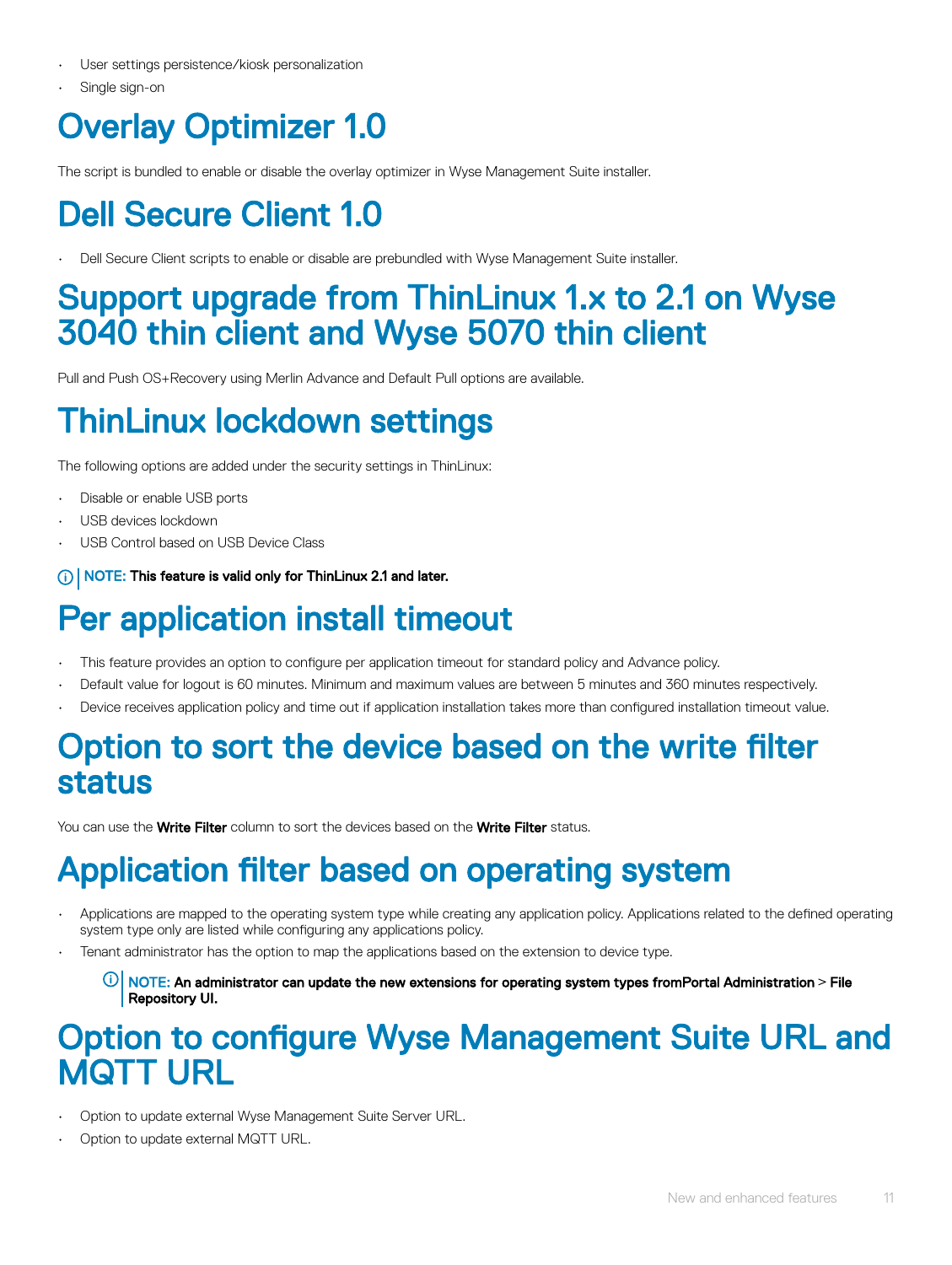<span id="page-11-0"></span>• Applications published after the Wyse Management Suite URL change must have the new URL. However, applications that are published before the change can retain the old URLs.

#### $\circled{0}$  NOTE: Application download fails on the devices if CA validation is ON and the Wyse Management Suite URL is changed.

### ThinOS configuration enhancements

The following settings are newly added in this release:

- Remote Connection (8.5+) > Citrix Broker> NetScaler Gateway Authentication > CAGExternal
- Remote Connection (8.5+) > Citrix Broker> NetScaler Gateway Authentication > CAGUserAsUPN
- Remote Connection (8.5+) > Citrix Broker > Basic Settings> Timeout=5-300
- Device Configuration > General Settings (8.5+) > WMS Agent Settings> [Week={0, 1, 2, 3, 4}]
- Device Configuration > Security >Sign On Settings> IconGroupStyle=Default/Folder
- Remote Connection (8.5+) >Microsoft RDP Settings >Basic Settings > [ForceUpdatedNLA=yes/no]
- Remote Connection (8.5+) >Direct RDP Connections > Basic Settings > onscreen =x (1-6)

#### ThinLinux enhancements

The following are the new Citrix,VMware,RDP configurations that can be deployed to Thin Client running ThinLinux operating system:

| Connection<br>Type | Parameter                                                                                                                                            |
|--------------------|------------------------------------------------------------------------------------------------------------------------------------------------------|
| Citrix             | Ping before connect—You can enable the ping option to verify that the host is reachable. Default value is OFF.                                       |
| Citrix             | Enable middle button paste login-This option enables you to control the mouse button action in a Unix environment.<br>Default value is ON.           |
| Citrix             | Compression—Enables the compression during the session. Default value is ON.                                                                         |
| VMware             | Username with domain—Associates a username with the domain. Default value is OFF.                                                                    |
| <b>VMware</b>      | Unauthenticated Access—Prevents any unauthenticated access to the application. Default value is OFF.                                                 |
| VMware             | Ping before connect—You can enable the ping option to verify that the host is reachable. Default value is ON.                                        |
| VMware             | Enable MMR-You can select this option to ping before connecting to the system. Default value is ON.                                                  |
| VMware             | Interactive Mode—Enables interactive mode. Default value is ON.                                                                                      |
| <b>VMware</b>      | Disable exit on disconnect—Disables listing of the systems after you logout of the session. Default value is OFF.                                    |
| <b>RDP</b>         | Ping before connect—You can enable the ping option to verify that the host is reachable. Default value is OFF.                                       |
| <b>RDP</b>         | Notify when disconnected—Sends notification when the system disconnects. Default value is OFF.                                                       |
| <b>RDP</b>         | Compression—Enable the compression during the session. Default value is OFF.                                                                         |
| <b>RDP</b>         | Low Bandwidth—Notifies the low bandwidth. Default value is OFF.                                                                                      |
| <b>RDP</b>         | Grab Keyboard Events—Enables the keyboard event grabbing. Default value is ON.                                                                       |
| VMware             | sslProtocol.                                                                                                                                         |
| VMware             | sslcipher.                                                                                                                                           |
| <b>RDP</b>         | Speed level—Enables keyboard grabbing in any direct RDP session. Default value is LAN.                                                               |
| <b>RDP</b>         | Sounds—Enable or disables the sound effect. Default value is Local.                                                                                  |
| <b>RDP</b>         | Encryption Level-From the drop-down list, select the preferred option. If the value is none, then no encryption is<br>used. Default value is Normal. |

#### Table 2. ThinLinux enhancements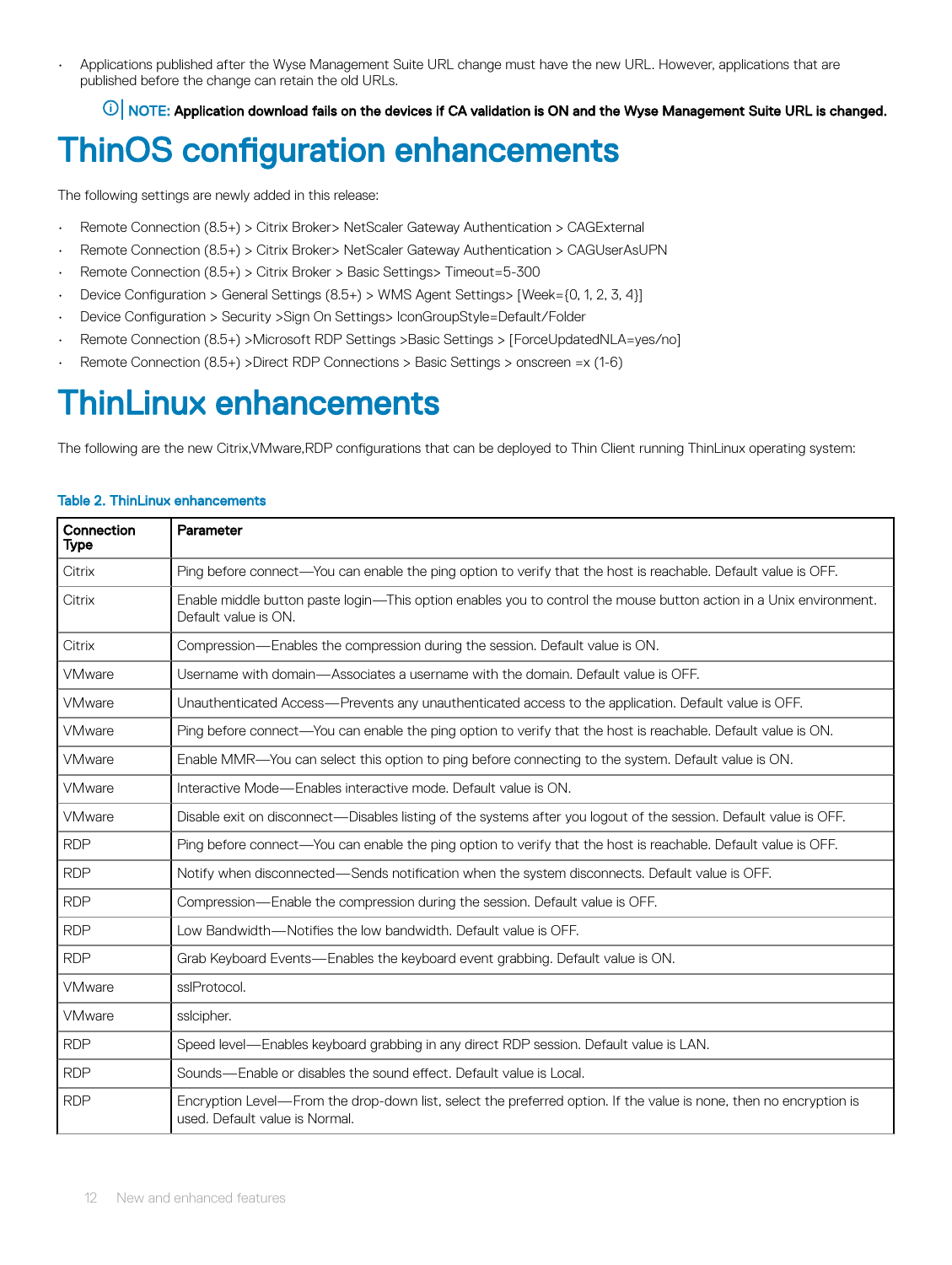<span id="page-12-0"></span>The following are the supported browser global settings for Firefox and Chrome:

- 1 Google Chrome settings
	- Hide Bookmarks
	- Hide Downloads
	- Hide History
	- Clear Browser Data
- 2 Mozilla Firefox Settings
	- Hide Bookmarks
	- Hide Search Bar
	- Hide History
	- Clear Browser Data
	- Proxy Method

### Windows Embedded Standard Citrix enhancement

- Launching Citrix Virtual Apps session is achieved using the ICA file approach. This implementation is compatible only with Citrix Hypervisor 6.5. ICA file approach enables Wyse Device Agent to configure password, window size, color depth and so on.
- Wyse Device Agent is implemented using Citrix Self Service Plugin commands interface on Citrix server types other than Citrix Hypervisor 6.5 ( Citrix Virtual Apps 7.0+,Citrix Virtual Apps and Desktops, Gateway, Storefront).
- Windows Embedded Standard-Citrix policy page is modified as following:
	- Rename Connection Type = Citrix Virtual Apps to Published Application
	- Rename Connection Type = Citrix Virtual Apps and Desktops to server connection
- Introduced AuthMethods and Published Application Properties for Connection Type= StoreFront
- Windows Embedded Standard-Wyse Device Agent changes are mentioned in the following table:

| <b>Connection type</b>                                                                                                                     | Wyse Device Agent 14.4 behavior                                                                                                                                          | Citrix servers supported version                                                          |
|--------------------------------------------------------------------------------------------------------------------------------------------|--------------------------------------------------------------------------------------------------------------------------------------------------------------------------|-------------------------------------------------------------------------------------------|
| Published application                                                                                                                      | Published application is launched<br>seamlessly.                                                                                                                         | Citrix Hypervisor 6.5 and below server<br>types only.                                     |
| Server connection                                                                                                                          | Citrix Standard Receiver is launched with<br>Citrix Virtual Apps 7.x, Citrix Virtual Apps<br>and Desktops 7.x, and Citrix Secure<br>prompt for credentials.<br>gateways. |                                                                                           |
| If Citrix server Url is Citrix secure gateway,<br>Gateway<br>and then Citrix Standard Receiver is<br>launched with prompt for credentials. |                                                                                                                                                                          | Citrix Secure gateways.                                                                   |
|                                                                                                                                            | If Citrix server Url is Netscaler gateway,<br>and then Wyse Device Agent UI is<br>launched with prompt for credentials.                                                  | Netscaler Gateways.                                                                       |
| <b>StoreFront</b>                                                                                                                          | Wyse Device Agent UI with published<br>applications of the store is displayed to the<br>User.                                                                            | Citrix Virtual Apps 7.x, Citrix Virtual Apps<br>and Desktops 7.x, and Netscaler Gateways. |

#### Table 3. Windows Embedded Standard-Wyse Device Agent Changes

### Last login details

- Wyse Management Suite console displays last login details for the specific user.
- This feature is applicable to the tenant administrator, group administrator, and viewer.

## Email notification after 8 unsuccessful login attempts

Email is sent to the administrator after eight unsuccessful login attempts.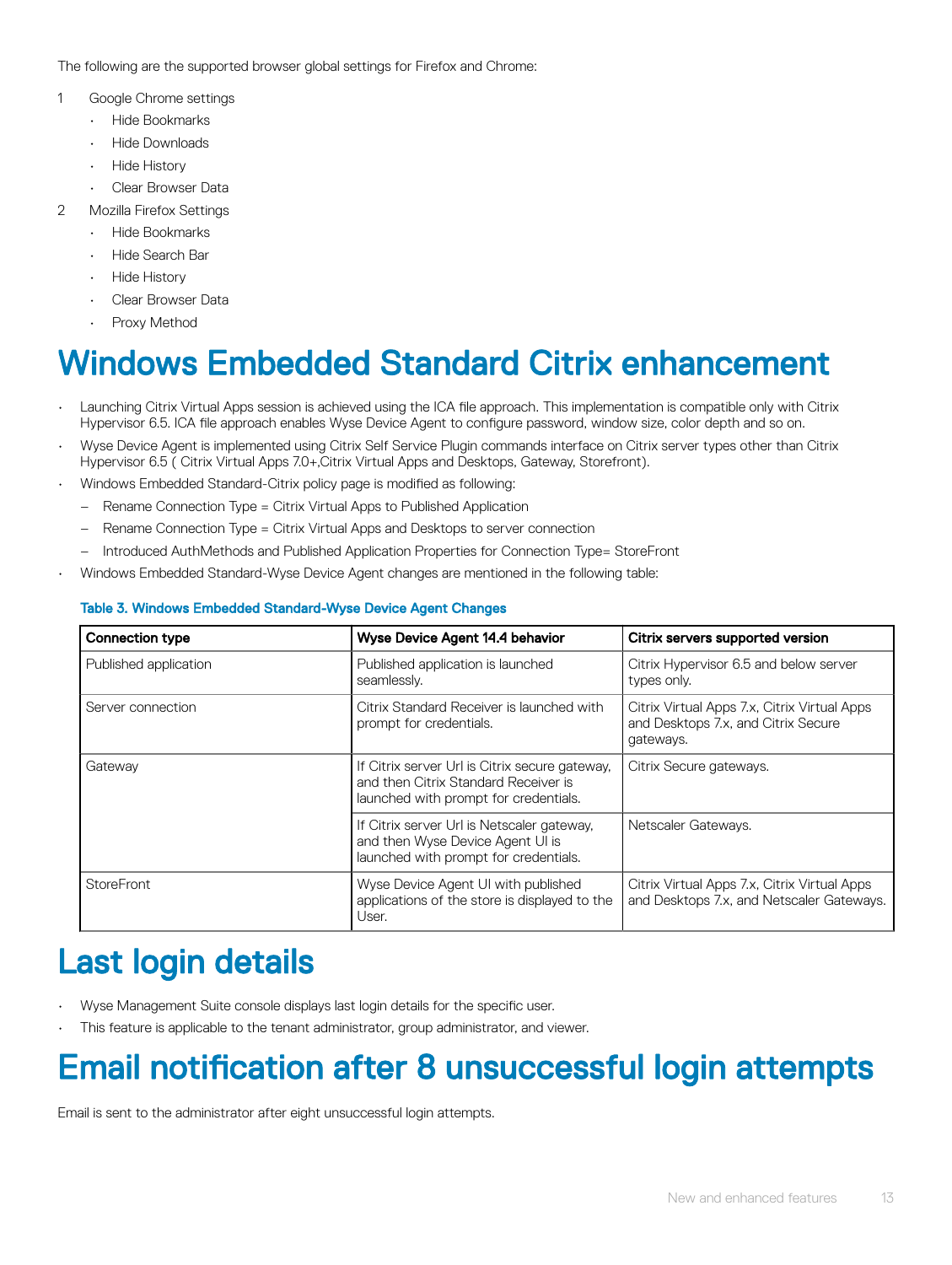## <span id="page-13-0"></span>Wyse Management Suite upgrade path

#### Table 4. Wyse Management Suite upgrade path

| Wyse Management Suite 1.2 upgrade path to Wyse Management   Upgrade Supported<br>Suite 1.4 |     |
|--------------------------------------------------------------------------------------------|-----|
| 1.2 > 1.4                                                                                  | Yes |
| $11.2 > 1.2$ HF1 $> 1.3 > 1.4$                                                             | Yes |
| $1.2 > 1.2$ HF1 > 1.4                                                                      | Yes |
| 1.2 > 1.3 > 1.4                                                                            | Yes |

#### Table 5. Wyse Management Suite upgrade path

| Wyse Management Suite 1.3 upgrade path to Wyse Management   Upgrade Supported<br>Suite 1.4 |     |
|--------------------------------------------------------------------------------------------|-----|
| 11.3 > 1.4                                                                                 | Yes |
| $11.2 > 1.2$ HF1 $> 1.3 > 1.4$                                                             | Yes |

#### Table 6. Wyse Management Suite upgrade path

| Wyse Management Suite 1.2 HF1 upgrade path to Wyse Management   Upgrade Supported<br>Suite 1.4 |     |
|------------------------------------------------------------------------------------------------|-----|
| $11.2$ HF1 $> 1.4$                                                                             | Yes |
| $11.2$ HF1 > 1.3 > 1.4                                                                         | Yes |

#### Wyse Management Suite import tool enhancement updates

- Wyse Device Manager to Wyse Management Suite device import tool updated for new EULA.
- Import Tool 1.3 can be upgraded from Import Tool 1.1 and 1.2.

#### Table 7. Wyse Management Suite import tool enhancement updates

| Import Tool | <b>WMS 1.2</b> | <b>WMS1.3</b> | <b>WMS 1.4</b> |
|-------------|----------------|---------------|----------------|
| 1.0         | Not supported  | Not supported | Not supported  |
| l 1.1       | Supported      | Not supported | Not supported  |
| 1.2         | Not Supported  | Supported     | Supported      |
| 1.3         | Not Supported  | Supported     | Supported      |

### High availability

For information on high availability setup, see Wyse Management Suite 1.4 High Availability Guide at support.dell.com.

#### NOTE: This feature requires pro license.

High availability is tested on Microsoft Windows Server 2012 and Windows Server 2016.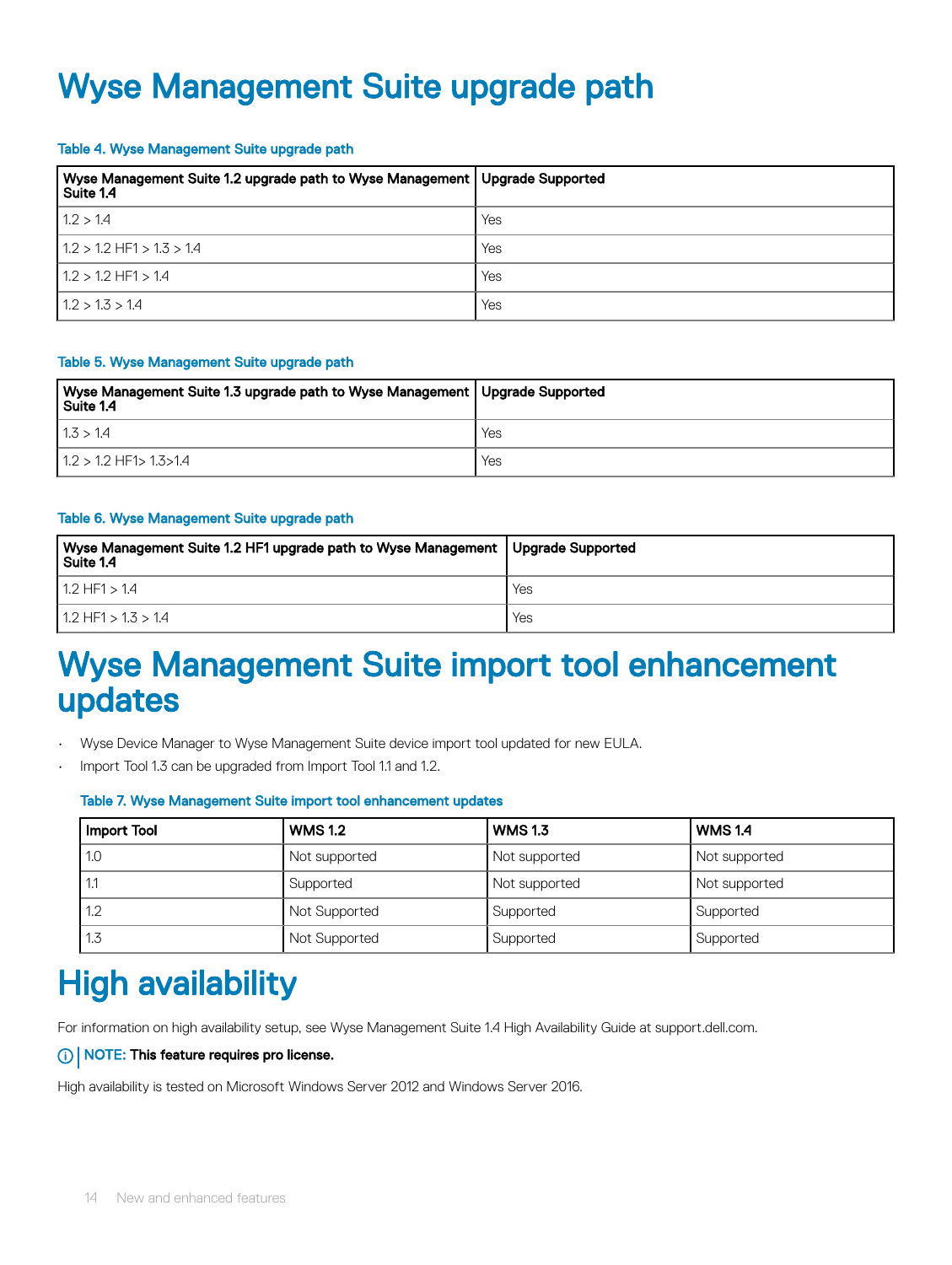# <span id="page-14-0"></span>Wyse Device Agent 14.4.x

The following features are supported with Wyse Device Agent 14.4.x:

- Citrix configurations enhancements on Windows Embedded Standard—based devices.
- Device shutdown
- Wyse Easy Set up 2.0 support
- Wyse Software Thin Wyse Easy Set up 2.0 support
- Dell Secure Client 2.0 support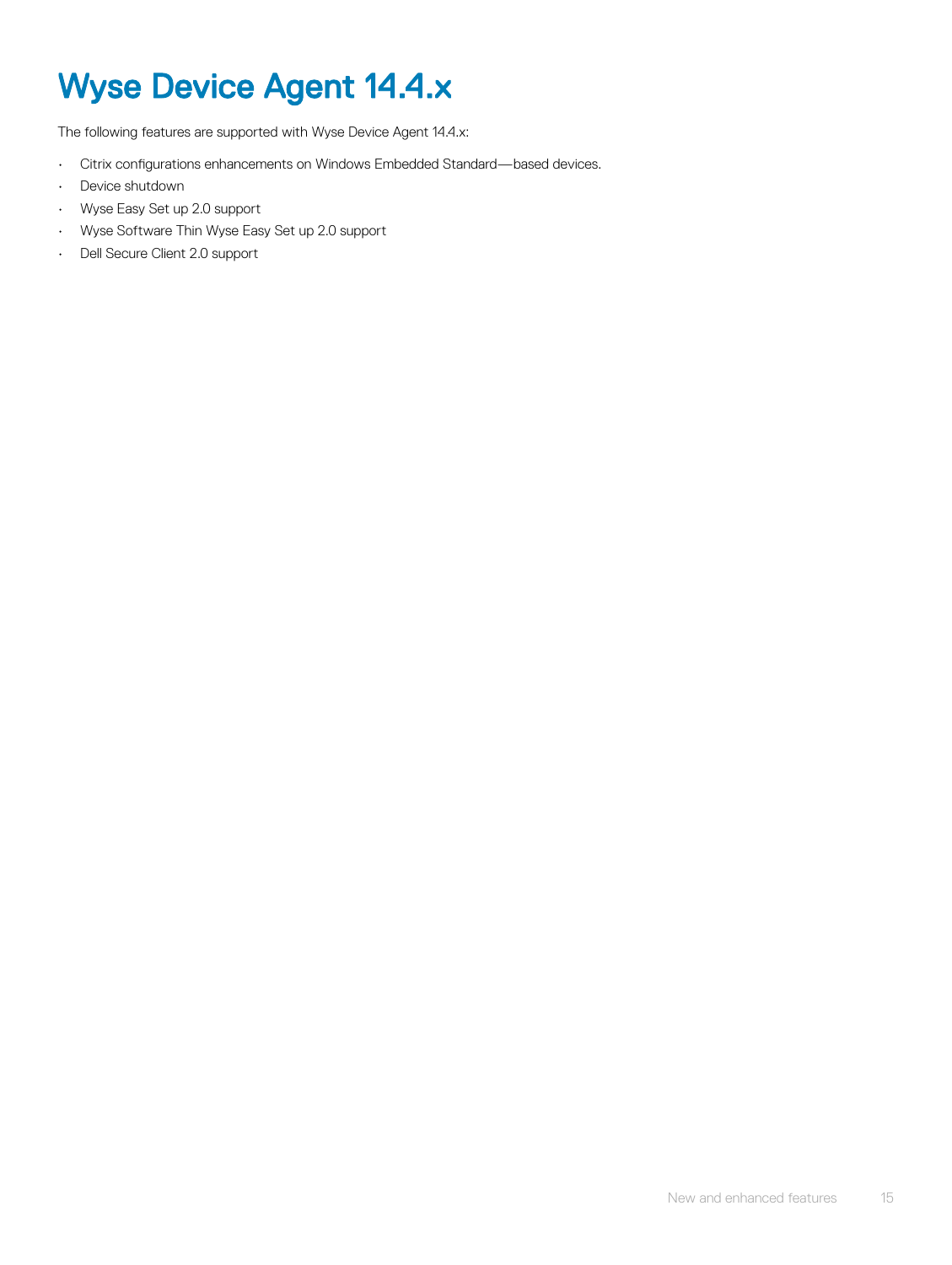

<span id="page-15-0"></span>The following are the fixed issues:

#### Table 8. Fixed issues

| <b>Issue ID</b> | Description                                                                                                                      |
|-----------------|----------------------------------------------------------------------------------------------------------------------------------|
| STRATUS-18063   | Report locally attached devices to Wyse Management Suite.                                                                        |
| STRATUS-18076   | Enhancement in AD login authentication mechanism.                                                                                |
| STRATUS-18113   | Licensing expired and 2 factor-authentication issue.                                                                             |
| STRATUS-18067   | Swiss/French keyboard layout missing.                                                                                            |
| STRATUS-18149   | Wyse Management Suite 1.2 does not report any device inventory<br>information accurately.                                        |
| STRATUS-18276   | Wyse Management Suite SSL/TLS issue.                                                                                             |
| STRATUS-18229   | Wyse Management Suite 1.2 HF1/W10IOT—Advanced Policy does<br>not apply.                                                          |
| STRATUS-18479   | Wyse Device Agent does not differentiate DHCP option tags<br>correctly. The server does not put a NULL at the end of the string. |
| STRATUS-19157   | Wyse Configuration Manager XenApp services URL missing the<br>store information while pulling it from Wyse Management Suite.     |
| STRATUS-19156   | Wyse Easy Setup Kiosk Mode unable to connect to Netscaler<br>Gateway.                                                            |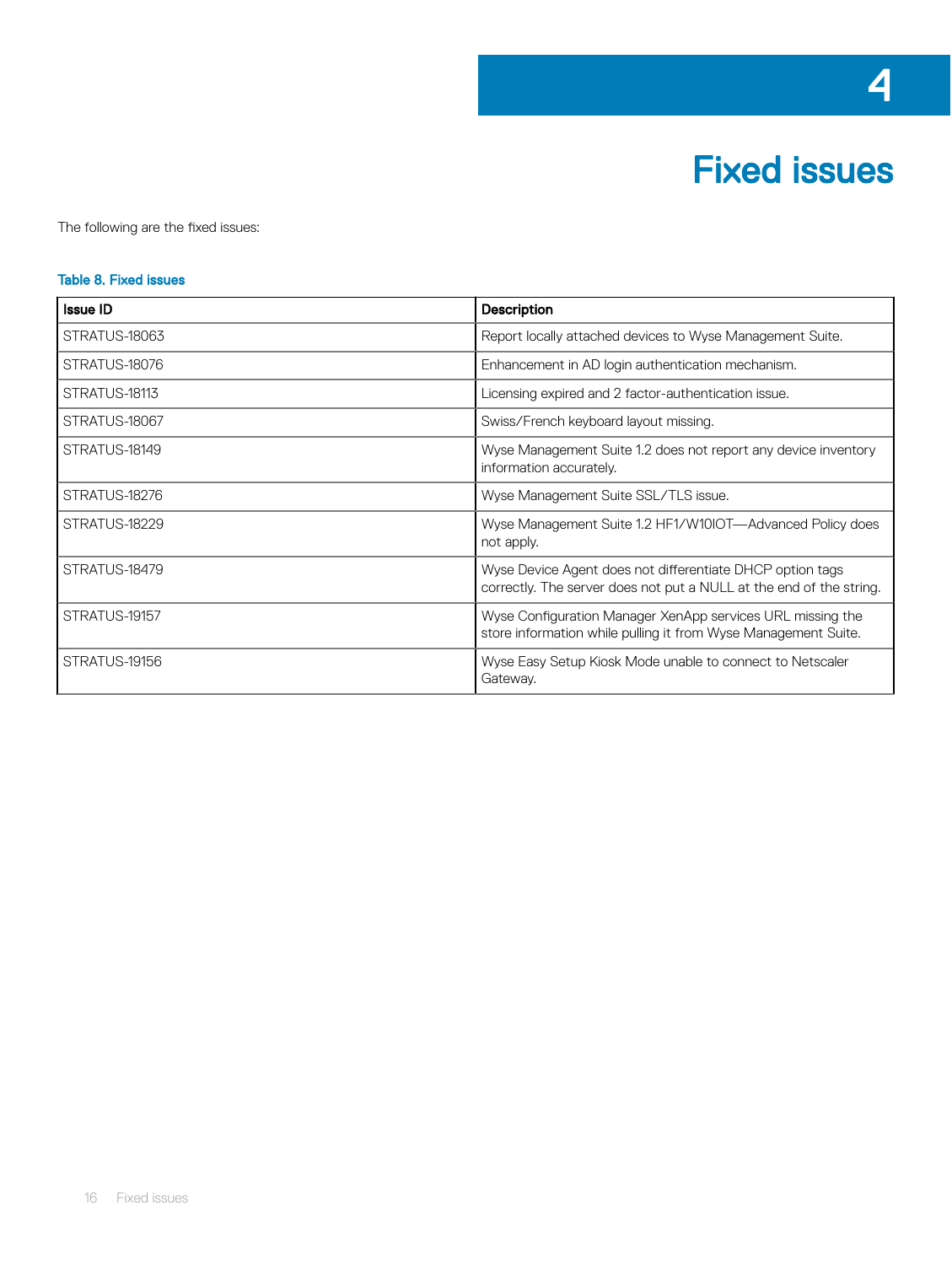# Known issues

#### <span id="page-16-0"></span>Table 9. Known Issues

| <b>Issue Number</b> | Description                                                                                                                                                                                                                           | Workaround              |
|---------------------|---------------------------------------------------------------------------------------------------------------------------------------------------------------------------------------------------------------------------------------|-------------------------|
| STRATUS-19629       | A message-An error occurred during the import!Status: 404 Error is displayed<br>when Invalid File Format Alert is closed and Import Button is clicked.                                                                                | There is no workaround. |
| STRATUS-19626       | A wrong message is displayed for hosts file size in public cloud.                                                                                                                                                                     | There is no workaround. |
| STRATUS-19622       | If resolution= $8*($ )- is pushed in an Advanced payload and if the Wyse ThinOS<br>device display becomes blank, you need to reimage the device.                                                                                      | There is no workaround. |
| STRATUS-19621       | You can upload up to 100 KB File as host file.                                                                                                                                                                                        | There is no workaround. |
| STRATUS-19590       | Delay in updating IPV6 address in Wyse Management Suite Devices page.                                                                                                                                                                 | There is no workaround. |
| STRATUS-19555       | If edited, the advanced app policy filter does not apply on already added applications<br>and scripts.                                                                                                                                | There is no workaround. |
| STRATUS-19541       | Validation is not present in Wyse Management Suite while creating new user for<br>CIFS. If you enter the existing user, it overwrites without any validation.                                                                         | There is no workaround. |
| STRATUS-19525       | The system wide proxy is not set if <b>Central Configuration</b> is configured. This is<br>when the addon for System-wide proxy is present on the ThinLinux device.                                                                   | There is no workaround. |
| STRATUS-19435       | Teradici - missing tenantId when querying Teradici EM SDK in Code Review.                                                                                                                                                             | There is no workaround. |
| STRATUS-19314       | Wyse Management Suite allows configuration of OOBE screen again even though it<br>is configured already.                                                                                                                              | There is no workaround. |
| STRATUS-19250       | Two RDP connections are applied on the client when RDP configuration is pushed<br>to ThinOS.                                                                                                                                          | There is no workaround. |
| STRATUS-19085       | Wyse Management Suite HA Setup upgrade from 1.3 to 1.4 fails with a message-<br>Database migration failed.                                                                                                                            | There is no workaround. |
| STRATUS-18983       | Configuration Push not completed fully and exception that is found on<br>DeviceEventCounter Queue in Rebalance Queues in Wyse Management Suite public<br>cloud Performance.                                                           | There is no workaround. |
| STRATUS-18746       | Payload for deletion of USB COM port data does not get updated in the<br>ThinLinux2.0 client devices.                                                                                                                                 | There is no workaround. |
| STRATUS-18543       | The Animated Circle Stops rotating after sometime and the UI does not respond<br>while importing large number of configurations.                                                                                                      | There is no workaround. |
| STRATUS-19631       | Queue assigned server is not active. Click Re Assign to re assign the server error, if<br>tomcat service stops and starts for Wyse management Suite server. Clicking on Re<br><b>assign</b> button displays the Alert: Error message. | There is no workaround. |
| STRATUS-19624       | While uploading the larger host file is in-progress, cancel the upload wizard and re-<br>open the upload wizard again.                                                                                                                | There is no workaround. |
| STRATUS-19620       | Backend Script is displayed in View Pending Changes of Proxy Settings<br>Configuration.                                                                                                                                               | There is no workaround. |
| STRATUS-19619       | Platform Filter is not displayed in Add Standard App Policy and Add Advanced<br>App Policy pop-up when you click the Cancel button in App Policy Job screen.                                                                          | There is no workaround. |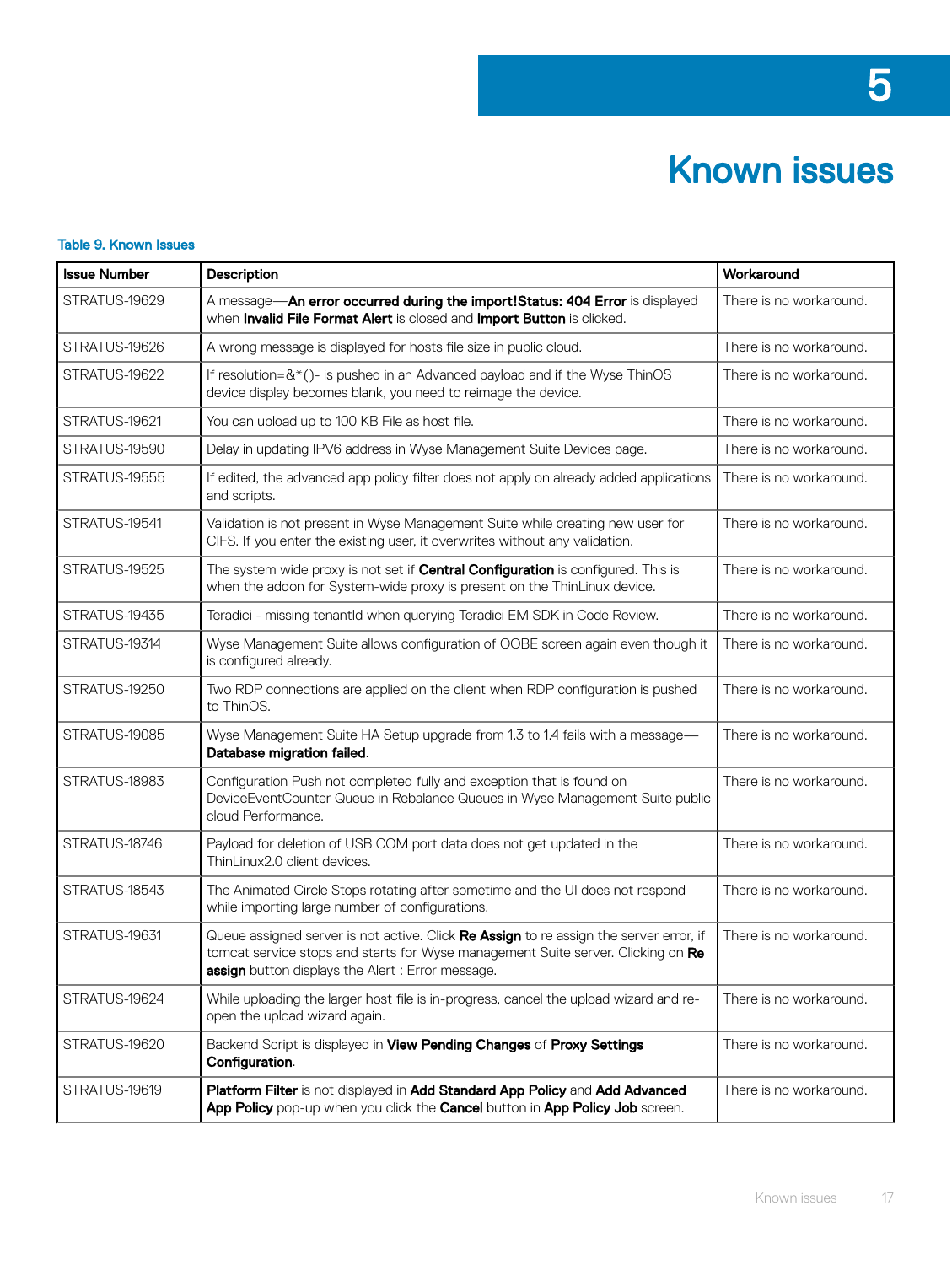| <b>Issue Number</b> | <b>Description</b>                                                                                                             | Workaround                                                         |
|---------------------|--------------------------------------------------------------------------------------------------------------------------------|--------------------------------------------------------------------|
| STRATUS-19616       | If you try to login with a user without any role, Web UI page does not load in private<br>and UI is scrambled in public cloud. | There is no workaround.                                            |
| STRATUS-19615       | You can select <b>Uninstall Application</b> while creating <b>App Policy</b> using RSP Package.                                | There is no workaround.                                            |
| STRATUS-19584       | The check box gets misaligned after selecting the applications, in Wyse ThinOS.                                                | There is no workaround.                                            |
| STRATUS-19474       | Change Password button is not enabled on public cloud connect view.                                                            | There is no workaround.                                            |
| STRATUS-19312       | Items under <b>show start menu</b> and <b>show task bar</b> are not aligned on Wyse Easy<br>Setup.                             | There is no workaround.                                            |
| STRATUS-19093       | RSP Folder is not deleted after Wyse Management Suite server is uninstalled with<br><b>DO NOT Preserve Repository folder.</b>  | There is no workaround.                                            |
| STRATUS-18551       | Import continues after canceling the <b>Import</b> or closing the <b>Import Wizard</b> .                                       | There is no workaround.                                            |
| STRATUS-18514       | All the dependencies are not listed if the import fails due to a referenced file.                                              | There is no workaround.                                            |
| STRATUS-19608       | Printer settings deployed using Wyse Management Suite is not applied on the thin<br>client running ThinOS operating system.    | Set the required printer as<br>default and deploy the<br>settings. |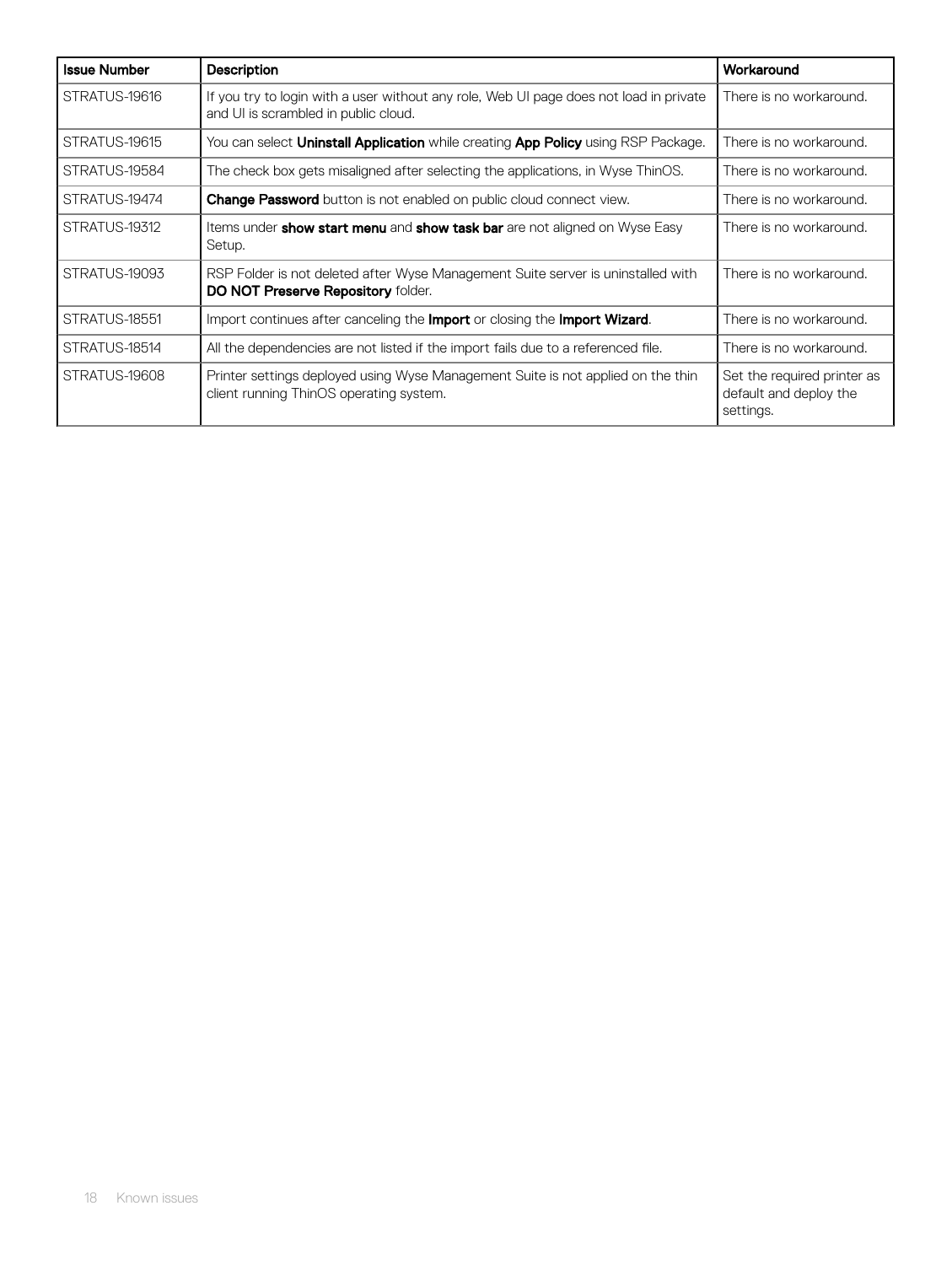### Important notes

### <span id="page-18-0"></span>Server or Device agent details

#### Table 10. Server or Device agent details

| Server/Device name                    | <b>Version</b> |
|---------------------------------------|----------------|
| Wyse Management Suite 1.4             | 42073          |
| Wyse Management Suite Repository 1.4  | 42069          |
| Wyse Management Suite Import Tool 1.3 | 41937          |
| WES Wyse Device Agent                 | 14.4.0.135     |
| Thin Linux 1.0 Agent                  | 2.4.3          |
| Thin Linux 2.0 Agent                  | 3.4.6          |
| Merlin Boot Agent                     | 4.0.1          |

#### Table 11. Supported browsers

| <b>Browsers</b>   | Version              |
|-------------------|----------------------|
| Chrome            | 166.0.3359 and later |
| Firefox           | 156.0 and later      |
| Internet Explorer | 11.0 and later       |

#### Windows 2012 R2 and Windows 2016 Server configuration requirement

#### Table 12. Windows 2012 R2 and Windows 2016 Server configuration requirement

| Server requirements                                                                      | Minimum requirements                                                                               |
|------------------------------------------------------------------------------------------|----------------------------------------------------------------------------------------------------|
| Server requirements for Wyse Management Suite operation for<br>upto 10000 devices        | Minimum CPU requirements— 4 CPU<br>Minimum Disk Space - 40 GB<br>Minimum Memory-8 GB               |
| Server requirement for Wyse Management Suite operator for upto<br>for 50,000 devices     | Minimum CPU requirements - 4 CPU<br>$\bullet$<br>Minimum Disk Space-120 GB<br>Minimum Memory-16 GB |
| Server requirement for Wyse Management Suite operation for<br>50,000 and 120,000 devices | Minimum CPU requirements— 16 CPU<br>Minimum Disk Space-200 GB<br>Minimum Memory-32 GB              |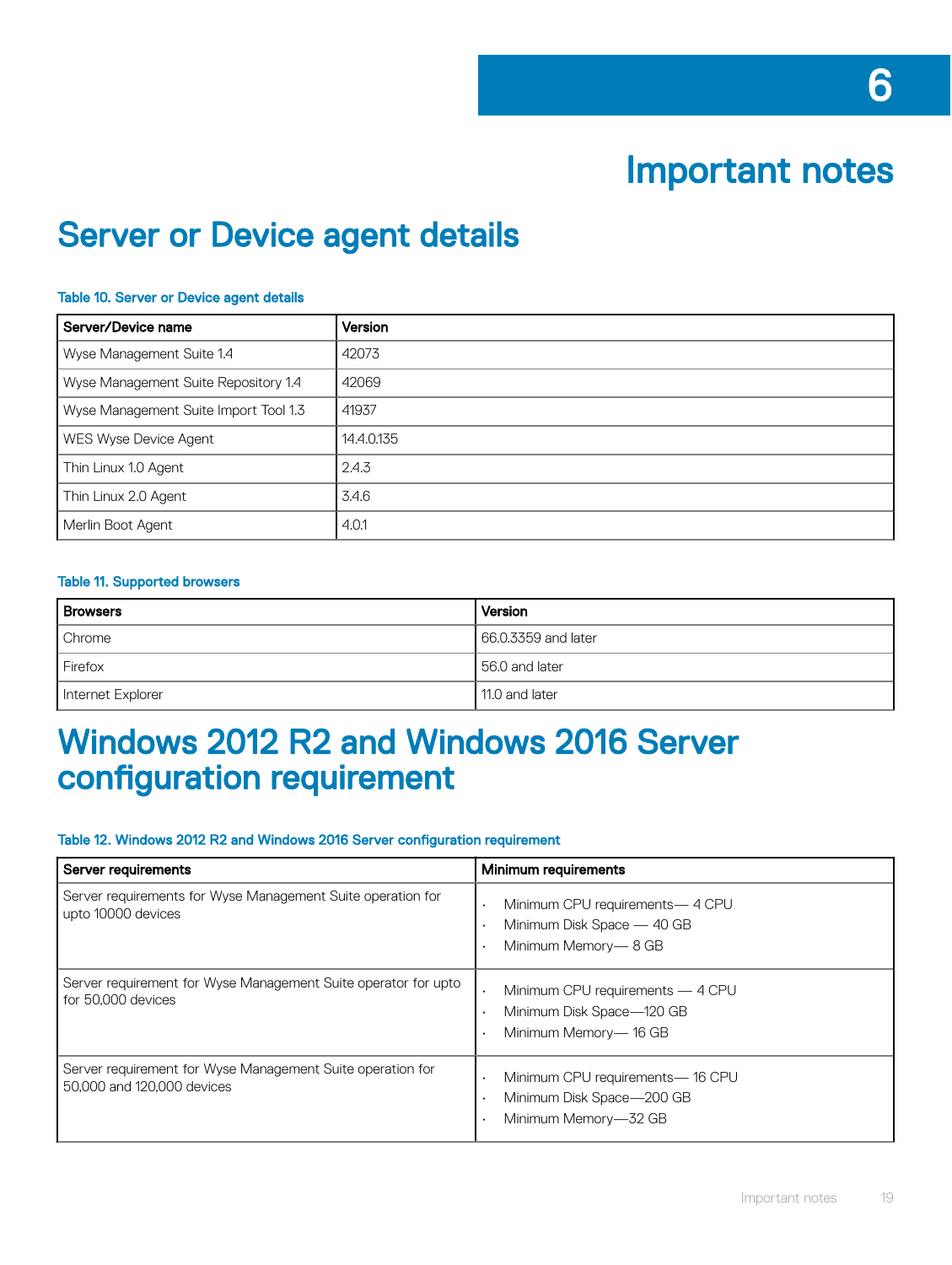### <span id="page-19-0"></span>Supported operating system matrix

#### Table 13. Supported operating system matrix

| <b>Operating System</b>           | <b>Wyse Management Suite</b><br>server | <b>Wyse Management Suite</b><br>repository | Remote database |
|-----------------------------------|----------------------------------------|--------------------------------------------|-----------------|
| Windows server 2012 R2 English    | Yes                                    | Yes                                        | Yes             |
| Windows server 2012 R2 French     | Yes                                    | Yes                                        | <b>No</b>       |
| Windows server 2012 R2 Italian    | Yes                                    | Yes                                        | <b>No</b>       |
| Windows server 2012 R2<br>German  | Yes                                    | Yes                                        | <b>No</b>       |
| Windows server 2012 R2<br>Spanish | Yes                                    | Yes                                        | <b>No</b>       |
| Windows 2016 English              | Yes                                    | Yes                                        | Yes             |
| Windows 2016 French               | Yes                                    | Yes                                        | <b>No</b>       |
| Windows 2016 Italian              | Yes                                    | Yes                                        | <b>No</b>       |
| Windows 2016 German               | Yes                                    | Yes                                        | <b>No</b>       |
| Windows 2016 Spanish              | Yes                                    | Yes                                        | <b>No</b>       |

## Software information

#### Table 14. Software information

| <b>File Name</b>           | <b>Description</b>                                          | Version    |
|----------------------------|-------------------------------------------------------------|------------|
| WMS 1.4.exe                | Wyse Management Suite server                                | 42073      |
| WMS_Repo                   | Wyse Management Suite repository                            | 42069      |
| WMS_Import_Tool            | Wyse Device Manager to Wyse<br>Management Suite import tool | 41937      |
| WDA_14.4.0.135_Unified.exe | Unified Wyse Device Agent for Windows                       | 14.4.0.135 |
| wda-2.4.3-00.01.x86 64.tar | Wyse Device Agent package for Thin<br>Linux $1.0$           | 2.4.3      |
| wda_3.4.6-05_amd64.tar     | Wyse Device Agent package for Thin<br>Linux $2.0$           | 3.4.6      |

#### NOTE: WDA 14.4.x agent is not tested with WDM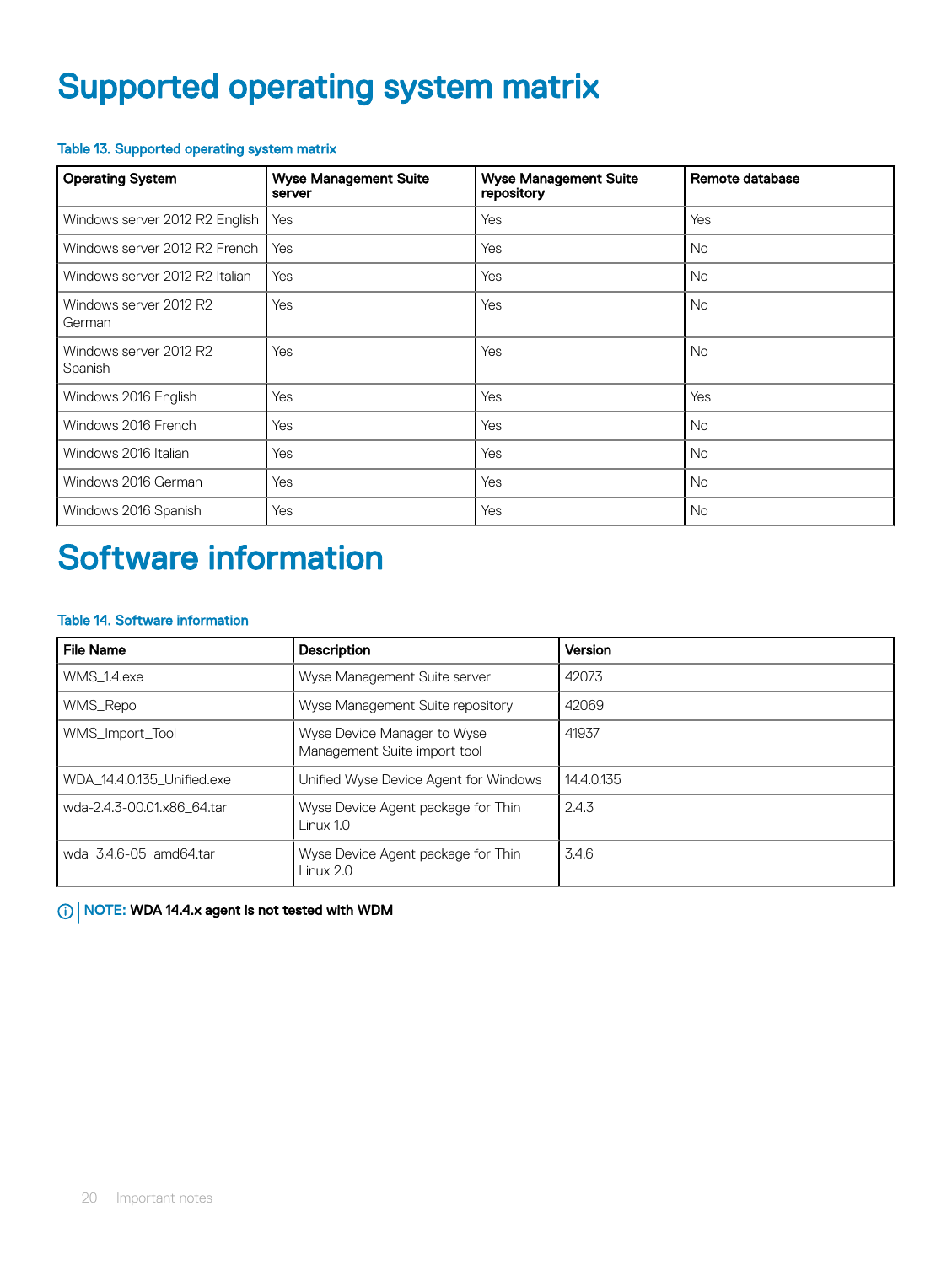# Installing package/Upgrading image

7

## <span id="page-20-0"></span>Downloading the installation file

1 Go to [www.dell.com/support.](https://www.dell.com/support)

- 2 In the Enter a Service Tag, Serial Number, Service Request... field, type the Service Tag or the model number of your device, and press Enter or click the search icon.
- 3 On the product support page, click **Drivers & downloads**.
- 4 Select the appropriate operating system.
- 5 From the list, locate the file entry and click the download icon.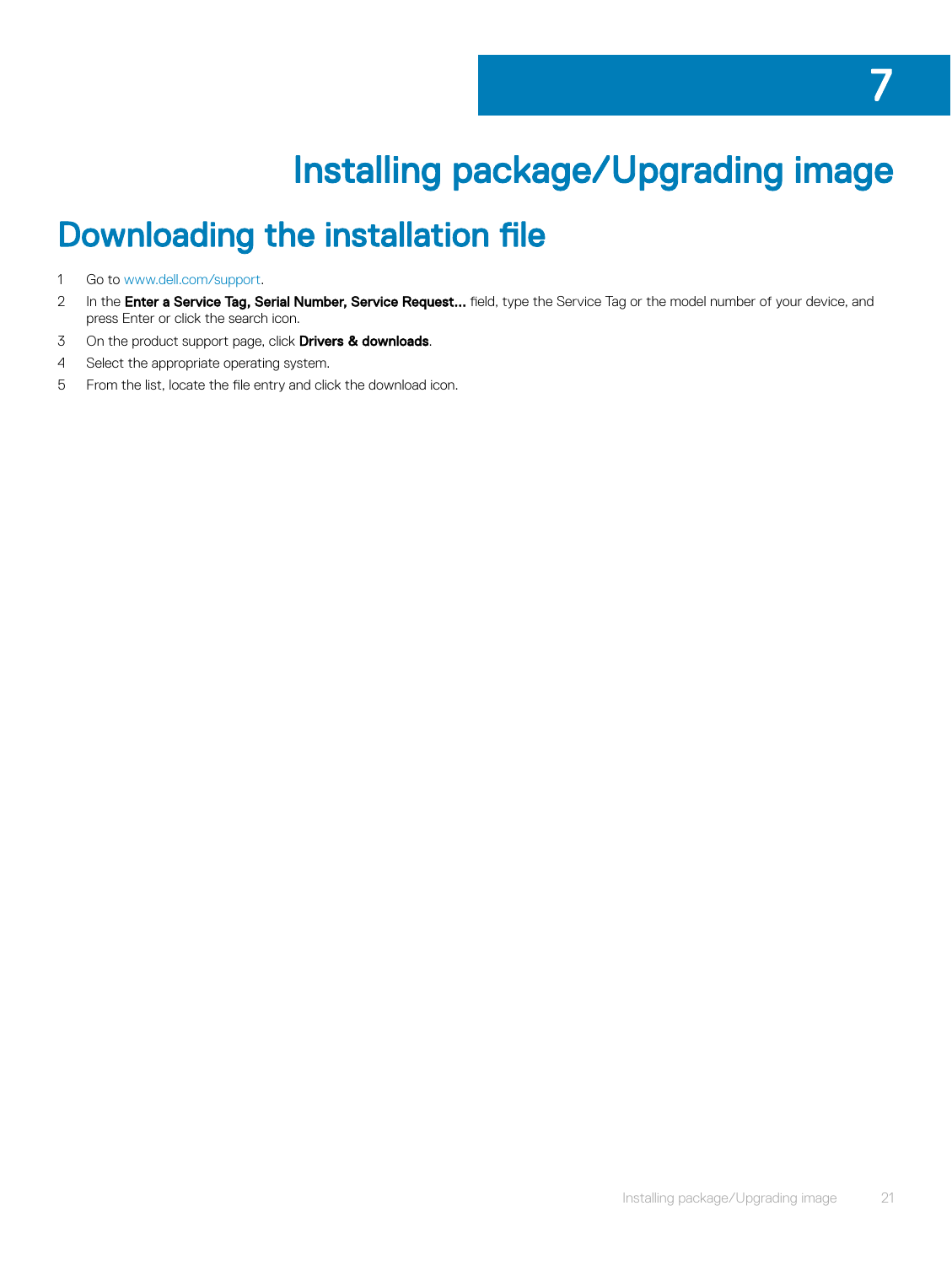## Resources and support

### <span id="page-21-0"></span>Accessing documents using the product search

- 1 Go to [www.dell.com/support.](https://www.dell.com/support)
- 2 In the Enter a Service Tag, Serial Number, Service Request, Model, or Keyword search box, type the product name. For example, Wyse 3040 thin client or Wyse ThinOS.
- A list of matching products is displayed.
- 3 Select your product and click the search icon or press Enter.
- 4 Click **Manuals & documents**.

#### Accessing documents using product selector

You can also access documents by selecting your product.

- 1 Go to [www.dell.com/support.](https://www.dell.com/support)
- 2 Click **Browse all products**.
- 3 Click Thin Clients.
- 4 Click the desired category, either Wyse Hardware or Wyse Software.
- 5 Click the desired product.
- 6 Click Manuals & documents.